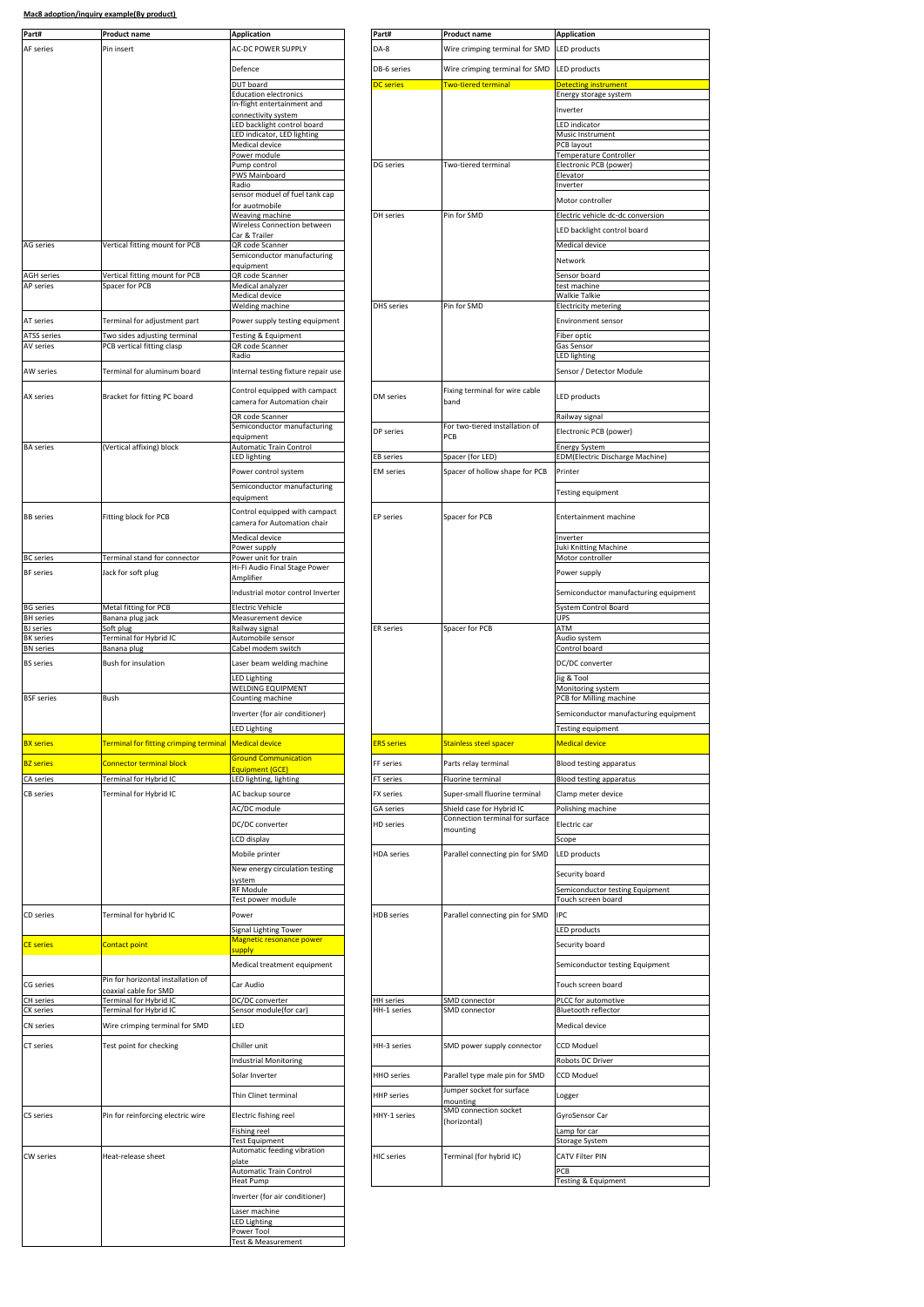| Part#            | Product name | <b>Application</b>                                 | Part#              | Product name                                                     | <b>Application</b>                       |
|------------------|--------------|----------------------------------------------------|--------------------|------------------------------------------------------------------|------------------------------------------|
| <b>HK</b> series | Test point   | Aerospace                                          | HM series          | Adjustment part terminal for SMD                                 | Test Instrument                          |
|                  |              |                                                    |                    |                                                                  |                                          |
|                  |              | Access control system<br>Alarm                     | HO series          | Clasp                                                            | Car Audio<br>Jogging shoes               |
|                  |              | Automatic devcie control                           |                    |                                                                  | PLCC for autom                           |
|                  |              | Automatic feeder machine                           | HQ series          | Connecting pin for SMD                                           | 5G network                               |
|                  |              | Automatic wrapping machine                         |                    |                                                                  | Air conditonor                           |
|                  |              | Banking machine                                    |                    |                                                                  | Automotive mo                            |
|                  |              | Battery management system<br><b>Base station</b>   |                    |                                                                  | Bone density m<br>ePaper                 |
|                  |              | Base Station point to point communication          |                    |                                                                  |                                          |
|                  |              | devices                                            |                    |                                                                  | Game                                     |
|                  |              | Beauty device                                      |                    |                                                                  | PCB design                               |
|                  |              | <b>Blood Analyzer Machine</b>                      |                    |                                                                  | Power supply m                           |
|                  |              | Coaxial connector                                  |                    |                                                                  | Telecommunica                            |
|                  |              | Control Board<br>Control box                       |                    |                                                                  | UV LED DRIVER<br><b>Ventilation Syst</b> |
|                  |              | Control equipped with campact camera for           |                    |                                                                  |                                          |
|                  |              | Automation chair                                   | HW series          | Wraping terminal for SMD                                         | Display panel                            |
|                  |              | Control PCBA for Semiconductor Equipment           |                    |                                                                  | Optical control                          |
|                  |              | CPU board                                          | <b>HWC</b> series  |                                                                  | <b>Electric Vehicle</b>                  |
|                  |              | Currency recognition machine                       |                    | Wraping terminal for SMD                                         | LED products                             |
|                  |              | DC/DC converter                                    |                    |                                                                  | Optical transmi                          |
|                  |              | Digital Camera                                     |                    |                                                                  | DC/DC converte                           |
|                  |              | Direct-coupled amplifier                           | HWC-2-J            | combination of HWC-2P-G and JS-2A                                | Jig for Semicon                          |
|                  |              |                                                    |                    |                                                                  |                                          |
|                  |              | Distributed control system<br>Electric motorcycle  | <b>HWHP</b> series | Wraping terminal for SMD                                         | Module<br><b>Energy Stoage S</b>         |
|                  |              | Electromagnet system                               |                    |                                                                  | <b>IOT Router</b>                        |
|                  |              | Electronic power terminal                          |                    |                                                                  | Mobile Phone c                           |
|                  |              |                                                    |                    |                                                                  |                                          |
|                  |              | Electronic sterilizer                              | <b>HWP series</b>  | <b>Wrapping terminal for SMD</b>                                 | Alarm panel                              |
|                  |              | <b>Electronic Toilets</b><br>Elevator system       |                    |                                                                  | Automatic cont<br>Burn-in board          |
|                  |              | <b>Endoscopy Processor</b>                         |                    |                                                                  | Cable                                    |
|                  |              | <b>Endoscopy Processor</b>                         |                    |                                                                  | Communicatior                            |
|                  |              | <b>Energy System</b>                               |                    |                                                                  | CT scanner                               |
|                  |              | Food Qualtity inspection equipment                 |                    |                                                                  | Desk Light                               |
|                  |              | Flat panel detector                                |                    |                                                                  | Distributed con                          |
|                  |              | HD converter board                                 |                    |                                                                  | Electric cabinet                         |
|                  |              | Healthcare                                         |                    |                                                                  | Electromagnet:                           |
|                  |              | <b>Hearing Aid (glasses type)</b>                  |                    |                                                                  | Energy System                            |
|                  |              | High Velocity (PRINT & RETAIL)                     |                    |                                                                  | Fiber optic com                          |
|                  |              | Industrial computer PCBA                           |                    |                                                                  | Flash Lamp                               |
|                  |              | <b>Industrial Monitoring</b><br>Industrial control |                    |                                                                  | Game<br><b>Gate driving PC</b>           |
|                  |              | Industrial printer                                 |                    |                                                                  | Inverter                                 |
|                  |              | Industrial server                                  |                    |                                                                  | <b>LTE</b> modem boa                     |
|                  |              | Inverter                                           |                    |                                                                  | Medical device                           |
|                  |              | Inverter module                                    |                    |                                                                  | MRI system                               |
|                  |              | IoT module                                         |                    |                                                                  | Railway<br>PCB                           |
|                  |              | Laser Distance Modules<br>Medical device           |                    |                                                                  | Power Control I                          |
|                  |              | Microcomputer board                                |                    |                                                                  | Pressure measu                           |
|                  |              | Microcontroller                                    |                    |                                                                  | Screw feeder                             |
|                  |              | Module for Control Panel Unit                      |                    |                                                                  | Sensor                                   |
|                  |              | Motor controller                                   |                    |                                                                  | Soldering mach                           |
|                  |              | MRI<br>Multi-Function Printer                      |                    |                                                                  | Task light<br>Test board                 |
|                  |              | Optical fiber fusion splicer                       |                    |                                                                  | X-ray circulation                        |
|                  |              |                                                    |                    |                                                                  |                                          |
|                  |              | <b>Optical Telecommunication Device</b>            | <b>HWRP</b> series | Wrapping terminal for SMD (connected<br>type) with placement pin | Semicon Test Er                          |
|                  |              |                                                    |                    |                                                                  |                                          |
|                  |              | Optical transmission device                        | HWWH series        | Wrapping terminal for SMD                                        | Street light                             |
|                  |              | <b>PCBA</b>                                        |                    |                                                                  | Display panel                            |
|                  |              | PCBA for Automatic door for train platform         | HZ series          | Terminal for Hybrid IC(SMD)                                      | Cable assembly                           |
|                  |              | <b>Power Conditioning Systems</b>                  |                    |                                                                  | Energy System                            |
|                  |              | Probe card                                         |                    |                                                                  | Inverter                                 |
|                  |              | Radar monitor                                      |                    |                                                                  | Juki Knitting Ma                         |
|                  |              | Railway<br>Screw feeder                            |                    |                                                                  | Power control s<br>Printer               |
|                  |              |                                                    |                    |                                                                  | Semiconductor                            |
|                  |              | Security Camera                                    |                    |                                                                  | equipment                                |
|                  |              | Server                                             | JK series          | Jack for $\phi$ 2                                                | Medical                                  |
|                  |              | Smart phone                                        | JP series          | Jumper line                                                      | Car Park system                          |
|                  |              | Solar Micro-inverters<br>Soldering machine         |                    |                                                                  | Escalator and e<br>Inverter              |
|                  |              | SSD test machine                                   |                    |                                                                  | Lighting                                 |
|                  |              |                                                    |                    |                                                                  |                                          |
|                  |              | Street light                                       |                    |                                                                  | MES (Manufact                            |
|                  |              | <b>Telecomunication Device</b>                     |                    |                                                                  | Medical Equipm                           |
|                  |              | <b>Test board</b><br>Tester                        |                    |                                                                  | Protection relay<br>Railway              |
|                  |              | Testing equipment                                  | JR series          | Jumper line                                                      | Inverter                                 |
|                  |              | Thin Clinet terminal                               |                    |                                                                  | LED lighting                             |
|                  |              | Time of flight sensors                             |                    |                                                                  | Power supply                             |
|                  |              | Transmission & Distribution system                 |                    |                                                                  | Vacuum Cleane                            |
|                  |              | Ultrasound system                                  |                    |                                                                  | Aerospace-IFE s                          |
|                  |              | <b>UPS</b><br>Video Transmitter                    |                    |                                                                  |                                          |
|                  |              | Washlet                                            |                    |                                                                  |                                          |
|                  |              | Welding machine                                    |                    |                                                                  |                                          |
|                  |              | Wire Bonder Machine                                |                    |                                                                  |                                          |
|                  |              | Wireless harness                                   |                    |                                                                  |                                          |
|                  |              | X-ray circulation car                              |                    |                                                                  |                                          |

| Application                                              | rai L#             | Product name                                          | Application                                         |
|----------------------------------------------------------|--------------------|-------------------------------------------------------|-----------------------------------------------------|
| Aerospace                                                | <b>HM</b> series   | Adjustment part terminal for SMD                      | <b>Test Instrument</b>                              |
| Access control system                                    | HO series          | Clasp                                                 | Car Audio                                           |
| Alarm                                                    |                    |                                                       | Jogging shoes                                       |
| Automatic devcie control                                 |                    |                                                       | PLCC for automotive                                 |
| Automatic feeder machine<br>Automatic wrapping machine   | HQ series          | Connecting pin for SMD                                | 5G network<br>Air conditonor                        |
| Banking machine                                          |                    |                                                       | Automotive motor                                    |
| Battery management system                                |                    |                                                       | Bone density meter                                  |
| Base station                                             |                    |                                                       | ePaper                                              |
| Base Station point to point communication                |                    |                                                       | Game                                                |
| devices<br><b>Beauty device</b>                          |                    |                                                       | PCB design                                          |
| <b>Blood Analyzer Machine</b>                            |                    |                                                       | Power supply module                                 |
| Coaxial connector                                        |                    |                                                       | Telecommunication                                   |
| Control Board                                            |                    |                                                       | UV LED DRIVER                                       |
| Control box<br>Control equipped with campact camera for  |                    |                                                       | Ventilation System                                  |
| Automation chair                                         | HW series          | Wraping terminal for SMD                              | Display panel                                       |
| Control PCBA for Semiconductor Equipment                 |                    |                                                       | Optical control                                     |
| CPU board                                                | <b>HWC</b> series  | Wraping terminal for SMD                              | <b>Electric Vehicle</b>                             |
| Currency recognition machine                             |                    |                                                       | <b>LED</b> products                                 |
| DC/DC converter<br>Digital Camera                        |                    |                                                       | Optical transmission device<br>DC/DC converter      |
|                                                          |                    |                                                       |                                                     |
| Direct-coupled amplifier                                 | $HWC-2-J$          | combination of HWC-2P-G and JS-2A                     | Jig for Semiconductor assembly                      |
| Distributed control system                               |                    |                                                       | Module                                              |
| Electric motorcycle<br>Electromagnet system              | <b>HWHP</b> series | Wraping terminal for SMD                              | <b>Energy Stoage System</b><br><b>IOT Router</b>    |
|                                                          |                    |                                                       |                                                     |
| Electronic power terminal                                |                    |                                                       | Mobile Phone camera test board                      |
| Electronic sterilizer                                    | <b>HWP series</b>  | <b>Wrapping terminal for SMD</b>                      | Alarm panel                                         |
| <b>Electronic Toilets</b>                                |                    |                                                       | Automatic control                                   |
| Elevator system                                          |                    |                                                       | Burn-in board                                       |
| <b>Endoscopy Processor</b><br><b>Endoscopy Processor</b> |                    |                                                       | Cable<br>Communication Equipment                    |
| <b>Energy System</b>                                     |                    |                                                       | CT scanner                                          |
| Food Qualtity inspection equipment                       |                    |                                                       | Desk Light                                          |
| Flat panel detector                                      |                    |                                                       | Distributed control system                          |
| HD converter board                                       |                    |                                                       | Electric cabinet                                    |
| Healthcare<br><b>Hearing Aid (glasses type)</b>          |                    |                                                       | Electromagnet system<br><b>Energy System</b>        |
| High Velocity (PRINT & RETAIL)                           |                    |                                                       | Fiber optic communication                           |
| Industrial computer PCBA                                 |                    |                                                       | Flash Lamp                                          |
| <b>Industrial Monitoring</b>                             |                    |                                                       | Game                                                |
| Industrial control                                       |                    |                                                       | Gate driving PCB for IGBT                           |
| Industrial printer<br>Industrial server                  |                    |                                                       | Inverter<br>LTE modem boards                        |
| Inverter                                                 |                    |                                                       | Medical device                                      |
| Inverter module                                          |                    |                                                       | MRI system                                          |
| IoT module                                               |                    |                                                       | Railway                                             |
| Laser Distance Modules<br>Medical device                 |                    |                                                       | PCB<br>Power Control Modules                        |
| Microcomputer board                                      |                    |                                                       | Pressure measuring machines                         |
| Microcontroller                                          |                    |                                                       | Screw feeder                                        |
| Module for Control Panel Unit                            |                    |                                                       | Sensor                                              |
| Motor controller                                         |                    |                                                       | Soldering machine                                   |
| MRI<br>Multi-Function Printer                            |                    |                                                       | Task light<br><b>Test board</b>                     |
| Optical fiber fusion splicer                             |                    |                                                       | X-ray circulation car                               |
| <b>Optical Telecommunication Device</b>                  | <b>HWRP</b> series | Wrapping terminal for SMD (connected                  | Semicon Test Equipment                              |
| Optical transmission device                              | <b>HWWH</b> series | type) with placement pin<br>Wrapping terminal for SMD | Street light                                        |
| PCBA                                                     |                    |                                                       | Display panel                                       |
| PCBA for Automatic door for train platform               | HZ series          | Terminal for Hybrid IC(SMD)                           | Cable assembly                                      |
| Power Conditioning Systems                               |                    |                                                       | <b>Energy System</b>                                |
| Probe card                                               |                    |                                                       | Inverter                                            |
| Radar monitor                                            |                    |                                                       | Juki Knitting Machine                               |
| Railway<br>Screw feeder                                  |                    |                                                       | Power control system<br>Printer                     |
|                                                          |                    |                                                       | Semiconductor manufacturing                         |
| Security Camera                                          |                    |                                                       | equipment                                           |
| Server                                                   | JK series          | Jack for $\phi$ 2                                     | Medical                                             |
| Smart phone<br>Solar Micro-inverters                     | JP series          | Jumper line                                           | Car Park system<br>Escalator and elevator           |
| Soldering machine                                        |                    |                                                       | Inverter                                            |
| SSD test machine                                         |                    |                                                       | Lighting                                            |
| Street light                                             |                    |                                                       | MES (Manufacturing Execution System)                |
|                                                          |                    |                                                       |                                                     |
| <b>Telecomunication Device</b><br><b>Test board</b>      |                    |                                                       | <b>Medical Equipment</b><br>Protection relay system |
| Tester                                                   |                    |                                                       | Railway                                             |
| Testing equipment                                        | JR series          | Jumper line                                           | Inverter                                            |
| Thin Clinet terminal                                     |                    |                                                       | <b>LED lighting</b>                                 |
| Time of flight sensors                                   |                    |                                                       | Power supply                                        |
| Transmission & Distribution system                       |                    |                                                       | Vacuum Cleaner                                      |
| Ultrasound system                                        |                    |                                                       | Aerospace-IFE system                                |

 $\overline{\phantom{0}}$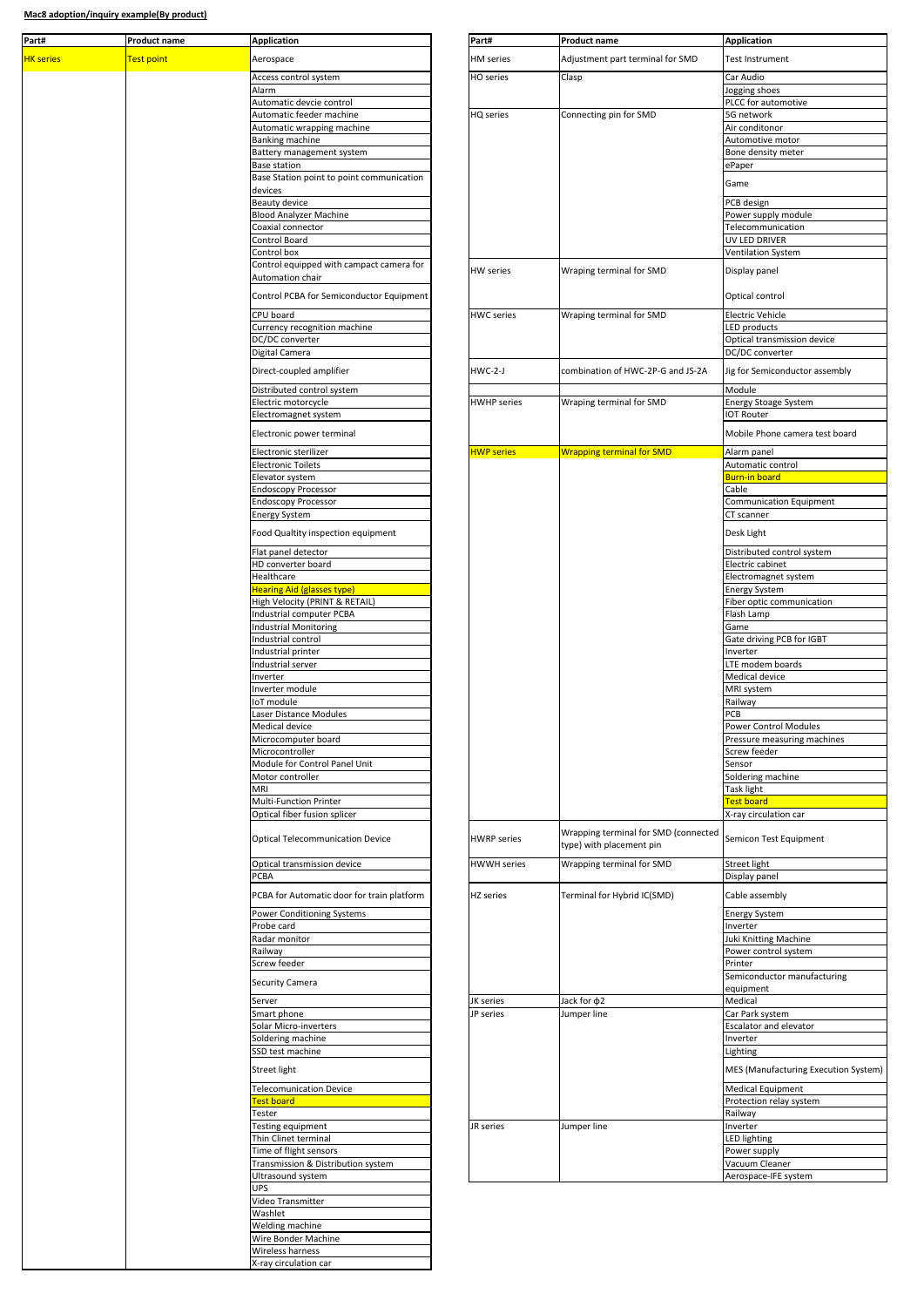| Part#                                   | <b>Product name</b><br>lumper socket                      | <b>Application</b><br>Alarm panel                            | Part#<br><b>ES</b> series | <b>Product name</b>                                                     | <b>Application</b><br>Industrial sensor              |
|-----------------------------------------|-----------------------------------------------------------|--------------------------------------------------------------|---------------------------|-------------------------------------------------------------------------|------------------------------------------------------|
| <b>S</b> series                         |                                                           | Auto control pump                                            |                           | Spacer for LED(SMT)                                                     | LED Lamp                                             |
|                                         |                                                           | Cabin Electronics                                            | G series                  | Spacer for LED                                                          | Automatic strapping mach                             |
|                                         |                                                           | <b>Cutting Machine</b>                                       |                           |                                                                         | Copy machine                                         |
|                                         |                                                           | Desk Light<br>In-Flight Entertainment and                    | LK series                 | Spacer for LED                                                          | Charger                                              |
|                                         |                                                           | Connectivity Solutions                                       |                           |                                                                         | LED lighting                                         |
|                                         |                                                           | Inverter                                                     |                           |                                                                         | Pachinko machine                                     |
|                                         |                                                           | Line Robot Automation Conveyor                               | LL series                 | Spacer for LED                                                          | Inverter                                             |
|                                         |                                                           | Massage machine<br>Medical device                            | LM series                 | Spacer for LED                                                          | Automatic Train Control<br><b>CCD Moduel</b>         |
|                                         | Power Cabinet                                             |                                                              |                           | Communication Equipmer                                                  |                                                      |
|                                         |                                                           | Power control system                                         |                           |                                                                         | Dimmer circuit board                                 |
|                                         |                                                           | PROTECTION RELAY<br>Screw feeder                             |                           |                                                                         | Electric carpet<br>Environmental detector            |
| JSW series                              | Jumper socket                                             | Inverter                                                     |                           |                                                                         | <b>Induction Heater</b>                              |
|                                         |                                                           | Card reader                                                  |                           |                                                                         | <b>Industrial Control</b>                            |
| <b>JX</b> series<br>Jumper pin          | <b>Heart Rate Monitor</b>                                 |                                                              |                           | Industrial power unit                                                   |                                                      |
|                                         |                                                           | Inverter<br>PC Box                                           |                           |                                                                         | Industrial server<br>Liquid Leakage sensor           |
|                                         |                                                           | Terminal module                                              |                           |                                                                         | Measurement device                                   |
|                                         |                                                           | Test board                                                   |                           |                                                                         | Medical device                                       |
| <b>JX-20SC</b>                          | Switch jumper and socket<br>Terminal for small adjustment | <b>PCB Assembly</b>                                          |                           |                                                                         | Micro Server                                         |
| <b>KB</b> series                        | part<br>Board-to-board connector                          | Charger for wifi-phone                                       |                           |                                                                         | Multi sensor                                         |
| <b>KCV-2-1</b><br><b>KEO series/KES</b> | (Vertical connection)                                     | Inspection device                                            |                           |                                                                         | Power system                                         |
| series                                  | Board-to-board connector                                  | Cable modem                                                  |                           |                                                                         | Printer control board                                |
| KO/KC series                            | Board-to-board connector                                  | Charger for wifi-phone<br>Gateway device                     |                           |                                                                         | <b>Rectifier for Telecom</b>                         |
|                                         |                                                           | ED power source                                              |                           |                                                                         | RF remote controller<br>Transmitter                  |
|                                         |                                                           | ED lighting                                                  |                           |                                                                         | Ultrasonic bath                                      |
|                                         |                                                           | LED module                                                   |                           |                                                                         | Water heater                                         |
| <b>KS</b> series                        | Terminal                                                  | Analytical Instruments<br>Measurement device                 | LN series                 | Spacer for LED<br>SW series                                             | <b>CCD Moduel</b>                                    |
|                                         |                                                           | Semicon testers                                              | <b>LQ</b> series          | <b>LED socket</b>                                                       | Ocean bottom processing<br>LDS mutifuction test equi |
| LA series                               | LED spacer                                                | Automatic feeding vibration plate                            |                           |                                                                         | Track Led Ligting                                    |
|                                         |                                                           | Semicon Test Equipment                                       | QS series                 | LED socket                                                              | <b>Track Led Ligting</b>                             |
| LC series                               | Test point                                                | Automotive                                                   | LR series                 | Spacer for LED                                                          | Environmental detector                               |
|                                         |                                                           | Board for temperature tester<br>Burn in board                |                           |                                                                         | Inverter<br>Medical device                           |
|                                         |                                                           | Cable Assembly                                               |                           |                                                                         | Printer control board                                |
|                                         |                                                           | Communication Equipment                                      |                           |                                                                         | Pump                                                 |
|                                         |                                                           | Control Board                                                |                           |                                                                         | Railway                                              |
|                                         |                                                           | Control equipped with campact camera<br>for Automation chair |                           |                                                                         | S.P.S                                                |
|                                         |                                                           | Cutting machine                                              | LSS series                | LED spacer for SMD                                                      | Test & Measurement equ                               |
|                                         |                                                           | Digital board                                                | LT series                 | Spacer for LED                                                          | Dimmer circuit board                                 |
|                                         |                                                           | <b>Energy System</b><br>Environmental detector               | LW series                 | Spacer for LED                                                          | Medical device<br>Communication Equipmer             |
|                                         |                                                           | <b>Escalator and elevator</b>                                |                           |                                                                         | Digital control board                                |
|                                         |                                                           |                                                              |                           |                                                                         |                                                      |
|                                         |                                                           | Exposure equipment                                           | LZ series                 | Spacer for LED                                                          | Converter                                            |
|                                         |                                                           | Game machine(Pachinco)                                       |                           |                                                                         | <b>Disinfect Device</b>                              |
|                                         |                                                           | Gateway device                                               |                           |                                                                         | Flat panel detector(FPD)                             |
|                                         |                                                           | Golf Navi.<br><b>Industrial UPS</b>                          |                           |                                                                         | Industrial Computer (IPC)<br>Industrial control      |
|                                         |                                                           | Inkjet printer                                               |                           |                                                                         | Vision guiding                                       |
|                                         |                                                           | Inverter                                                     | <b>MA</b> series          | Terminal for parallel two-tiered<br>installation of super-small bnoards | Meter                                                |
|                                         |                                                           | Juki Knitting Machine                                        | MB series                 | Two-tiered terminal                                                     | <b>CCD Moduel</b>                                    |
|                                         |                                                           | Lighting control                                             |                           |                                                                         | Control Board                                        |
|                                         |                                                           | Measurement device                                           |                           |                                                                         | Controller                                           |
|                                         |                                                           | MES (Manufacturing Execution System)                         |                           |                                                                         | Meter                                                |
|                                         |                                                           | Medical device                                               |                           |                                                                         | Power control system                                 |
|                                         |                                                           | Motor control board                                          | MC series                 | Connected jumper wire                                                   | Testing equipment                                    |
|                                         |                                                           | Multi-Function Printer                                       | MBW series                | Two-tiered terminal (compact<br>type)(two row type)                     | Green laser module                                   |
|                                         |                                                           | PCBA                                                         | ME series                 | Socket pin                                                              | Amplifier                                            |
|                                         |                                                           | Oscilloscope                                                 |                           |                                                                         | Car navigation                                       |
|                                         |                                                           | Power control system<br>Power supply                         |                           |                                                                         | Industrial sewing machine<br>Refrigerator            |
|                                         |                                                           | Printer                                                      | <b>MEW</b> series         | Super-small socket pin (two-row                                         | GyroSensor Car                                       |
|                                         |                                                           |                                                              |                           | type)                                                                   |                                                      |
|                                         |                                                           | Protection relay system<br>Radar monitor                     |                           |                                                                         | Locomotive high voltage p<br>Tesing Instrument       |
|                                         |                                                           | Railway                                                      | MF series                 | Socket pin                                                              | Card reader                                          |
|                                         |                                                           | Rectifier for Telecom                                        |                           |                                                                         | Communication device                                 |
|                                         |                                                           | Regrow Helmet for hair                                       |                           |                                                                         | Environmental monitoring                             |
|                                         |                                                           | Semiconductor manufacturing<br>equipment                     |                           |                                                                         | Heater                                               |
|                                         |                                                           | SMT machine                                                  |                           |                                                                         | MRI system                                           |
|                                         |                                                           | Sorting machine                                              |                           |                                                                         | Refrigerator                                         |
|                                         |                                                           | S.P.S<br>Switchboard                                         |                           |                                                                         | sensor<br>Vehicle recorder                           |
|                                         |                                                           | Temperature controller and display unit                      |                           |                                                                         |                                                      |
|                                         |                                                           | for tester                                                   | MJ series                 | Jumper for SMD                                                          | Air conditioning                                     |
|                                         |                                                           | Test & Measurement                                           |                           |                                                                         | Blood pressure monitor                               |
|                                         |                                                           | Vacuum Cleaner<br>WIRE BONDING MACHINE                       |                           |                                                                         | Communication device<br><b>Electronic Circuit</b>    |
|                                         |                                                           | XRAY IMAGING SYSTEM                                          |                           |                                                                         | ED driver                                            |
| <b>DS</b> series<br>LE series           | Laser diode socket<br>LED socket                          | Laser IC<br>Data acquisition system                          |                           |                                                                         | <b>Indoor Air Quality Testing</b><br>LED lighting    |

| Application<br>Alarm panel                                                                                                                                                                                                                      | rar เ#<br>LES series    | <b>Product name</b><br>Spacer for LED(SMT)                              | Application<br>Industrial sensor                   |
|-------------------------------------------------------------------------------------------------------------------------------------------------------------------------------------------------------------------------------------------------|-------------------------|-------------------------------------------------------------------------|----------------------------------------------------|
| Auto control pump                                                                                                                                                                                                                               |                         |                                                                         | LED Lamp                                           |
| Cabin Electronics<br><b>Cutting Machine</b>                                                                                                                                                                                                     | LG series               | Spacer for LED                                                          | Automatic strapping machine<br>Copy machine        |
| Desk Light                                                                                                                                                                                                                                      | LK series               | Spacer for LED                                                          | Charger                                            |
| In-Flight Entertainment and                                                                                                                                                                                                                     |                         |                                                                         | <b>LED lighting</b>                                |
| <b>Connectivity Solutions</b>                                                                                                                                                                                                                   |                         |                                                                         |                                                    |
| Inverter<br>Line Robot Automation Conveyor                                                                                                                                                                                                      | LL series               | Spacer for LED                                                          | Pachinko machine<br>Inverter                       |
| Massage machine                                                                                                                                                                                                                                 | LM series               | Spacer for LED                                                          | Automatic Train Control                            |
| Medical device                                                                                                                                                                                                                                  |                         |                                                                         | <b>CCD Moduel</b>                                  |
| Power Cabinet<br>Power control system                                                                                                                                                                                                           |                         |                                                                         | Communication Equipment<br>Dimmer circuit board    |
| PROTECTION RELAY                                                                                                                                                                                                                                |                         |                                                                         | Electric carpet                                    |
| Screw feeder                                                                                                                                                                                                                                    |                         |                                                                         | Environmental detector                             |
| Inverter                                                                                                                                                                                                                                        |                         |                                                                         | <b>Induction Heater</b>                            |
| Card reader<br><b>Heart Rate Monitor</b>                                                                                                                                                                                                        |                         |                                                                         | <b>Industrial Control</b><br>Industrial power unit |
| Inverter                                                                                                                                                                                                                                        |                         |                                                                         | Industrial server                                  |
| PC Box                                                                                                                                                                                                                                          |                         |                                                                         | Liquid Leakage sensor                              |
| Terminal module<br>Test board                                                                                                                                                                                                                   |                         |                                                                         | Measurement device<br>Medical device               |
| <b>PCB Assembly</b>                                                                                                                                                                                                                             |                         |                                                                         | Micro Server                                       |
| Charger for wifi-phone                                                                                                                                                                                                                          |                         |                                                                         | Multi sensor                                       |
|                                                                                                                                                                                                                                                 |                         |                                                                         |                                                    |
| Inspection device                                                                                                                                                                                                                               |                         |                                                                         | Power system                                       |
| Cable modem                                                                                                                                                                                                                                     |                         |                                                                         | Printer control board                              |
|                                                                                                                                                                                                                                                 |                         |                                                                         |                                                    |
| Charger for wifi-phone<br>Gateway device                                                                                                                                                                                                        |                         |                                                                         | Rectifier for Telecom<br>RF remote controller      |
| LED power source                                                                                                                                                                                                                                |                         |                                                                         | Transmitter                                        |
| LED lighting                                                                                                                                                                                                                                    |                         |                                                                         | Ultrasonic bath                                    |
| LED module                                                                                                                                                                                                                                      |                         |                                                                         | Water heater                                       |
| Analytical Instruments<br>Measurement device                                                                                                                                                                                                    | LN series               | Spacer for LED<br>SW series                                             | <b>CCD Moduel</b><br>Ocean bottom processing       |
| Semicon testers                                                                                                                                                                                                                                 | LQ series               | <b>LED socket</b>                                                       | <b>LDS mutifuction test equipment</b>              |
| Automatic feeding vibration plate                                                                                                                                                                                                               |                         |                                                                         | <b>Track Led Ligting</b>                           |
|                                                                                                                                                                                                                                                 |                         |                                                                         |                                                    |
| Semicon Test Equipment<br>Automotive                                                                                                                                                                                                            | .QS series<br>LR series | LED socket<br>Spacer for LED                                            | <b>Track Led Ligting</b><br>Environmental detector |
| Board for temperature tester                                                                                                                                                                                                                    |                         |                                                                         | Inverter                                           |
| Burn in board                                                                                                                                                                                                                                   |                         |                                                                         | Medical device                                     |
| Cable Assembly<br>Communication Equipment                                                                                                                                                                                                       |                         |                                                                         | Printer control board<br>Pump                      |
| Control Board                                                                                                                                                                                                                                   |                         |                                                                         | Railway                                            |
| Control equipped with campact camera                                                                                                                                                                                                            |                         |                                                                         | S.P.S                                              |
| for Automation chair                                                                                                                                                                                                                            |                         |                                                                         |                                                    |
|                                                                                                                                                                                                                                                 |                         |                                                                         |                                                    |
|                                                                                                                                                                                                                                                 | SS series               | LED spacer for SMD                                                      | Test & Measurement equipment                       |
| Cutting machine<br>Digital board<br><b>Energy System</b>                                                                                                                                                                                        | LT series               | Spacer for LED                                                          | Dimmer circuit board<br>Medical device             |
|                                                                                                                                                                                                                                                 | LW series               | Spacer for LED                                                          | <b>Communication Equipment</b>                     |
| Environmental detector<br>Escalator and elevator                                                                                                                                                                                                |                         |                                                                         | Digital control board                              |
| Exposure equipment                                                                                                                                                                                                                              | LZ series               | Spacer for LED                                                          | Converter<br><b>Disinfect Device</b>               |
| Game machine(Pachinco)<br>Gateway device                                                                                                                                                                                                        |                         |                                                                         | Flat panel detector(FPD)                           |
| Golf Navi.                                                                                                                                                                                                                                      |                         |                                                                         | Industrial Computer (IPC)                          |
| <b>Industrial UPS</b>                                                                                                                                                                                                                           |                         |                                                                         | Industrial control                                 |
|                                                                                                                                                                                                                                                 |                         |                                                                         | Vision guiding                                     |
| Inkjet printer<br>Inverter                                                                                                                                                                                                                      | MA series               | Terminal for parallel two-tiered<br>installation of super-small bnoards | Meter                                              |
|                                                                                                                                                                                                                                                 | <b>MB</b> series        | Two-tiered terminal                                                     | <b>CCD Moduel</b>                                  |
|                                                                                                                                                                                                                                                 |                         |                                                                         | Control Board                                      |
|                                                                                                                                                                                                                                                 |                         |                                                                         | Controller                                         |
|                                                                                                                                                                                                                                                 |                         |                                                                         | Meter                                              |
|                                                                                                                                                                                                                                                 |                         |                                                                         | Power control system                               |
|                                                                                                                                                                                                                                                 | <b>MC</b> series        | Connected jumper wire<br>Two-tiered terminal (compact                   | Testing equipment                                  |
|                                                                                                                                                                                                                                                 | <b>MBW</b> series       | type)(two row type)                                                     | Green laser module                                 |
|                                                                                                                                                                                                                                                 | ME series               | Socket pin                                                              | Amplifier                                          |
|                                                                                                                                                                                                                                                 |                         |                                                                         | Car navigation                                     |
| Juki Knitting Machine<br>Lighting control<br>Measurement device<br>MES (Manufacturing Execution System)<br>Medical device<br>Motor control board<br>Multi-Function Printer<br>PCBA<br>Oscilloscope<br>Power control system<br>Power supply      |                         |                                                                         | Industrial sewing machine<br>Refrigerator          |
| Printer                                                                                                                                                                                                                                         | <b>MEW</b> series       | Super-small socket pin (two-row                                         | GyroSensor Car                                     |
|                                                                                                                                                                                                                                                 |                         | type)                                                                   |                                                    |
| Protection relay system<br>Radar monitor                                                                                                                                                                                                        |                         |                                                                         | Locomotive high voltage power<br>Tesing Instrument |
|                                                                                                                                                                                                                                                 | MF series               | Socket pin                                                              | Card reader                                        |
|                                                                                                                                                                                                                                                 |                         |                                                                         | Communication device                               |
|                                                                                                                                                                                                                                                 |                         |                                                                         | Environmental monitoring light source module       |
|                                                                                                                                                                                                                                                 |                         |                                                                         | Heater                                             |
|                                                                                                                                                                                                                                                 |                         |                                                                         | <b>Indoor Air Quality Testing</b>                  |
|                                                                                                                                                                                                                                                 |                         |                                                                         | MRI system                                         |
|                                                                                                                                                                                                                                                 |                         |                                                                         | Refrigerator<br>sensor                             |
|                                                                                                                                                                                                                                                 |                         |                                                                         | Vehicle recorder                                   |
|                                                                                                                                                                                                                                                 | MJ series               | Jumper for SMD                                                          | Air conditioning                                   |
| Railway<br>Rectifier for Telecom<br>Regrow Helmet for hair<br>Semiconductor manufacturing<br>equipment<br>SMT machine<br>Sorting machine<br>S.P.S<br>Switchboard<br>Temperature controller and display unit<br>for tester<br>Test & Measurement |                         |                                                                         | Blood pressure monitor                             |
| Vacuum Cleaner                                                                                                                                                                                                                                  |                         |                                                                         | Communication device                               |
| WIRE BONDING MACHINE                                                                                                                                                                                                                            |                         |                                                                         | <b>Electronic Circuit</b>                          |
| XRAY IMAGING SYSTEM<br>Laser IC                                                                                                                                                                                                                 |                         |                                                                         | LED driver<br>LED lighting                         |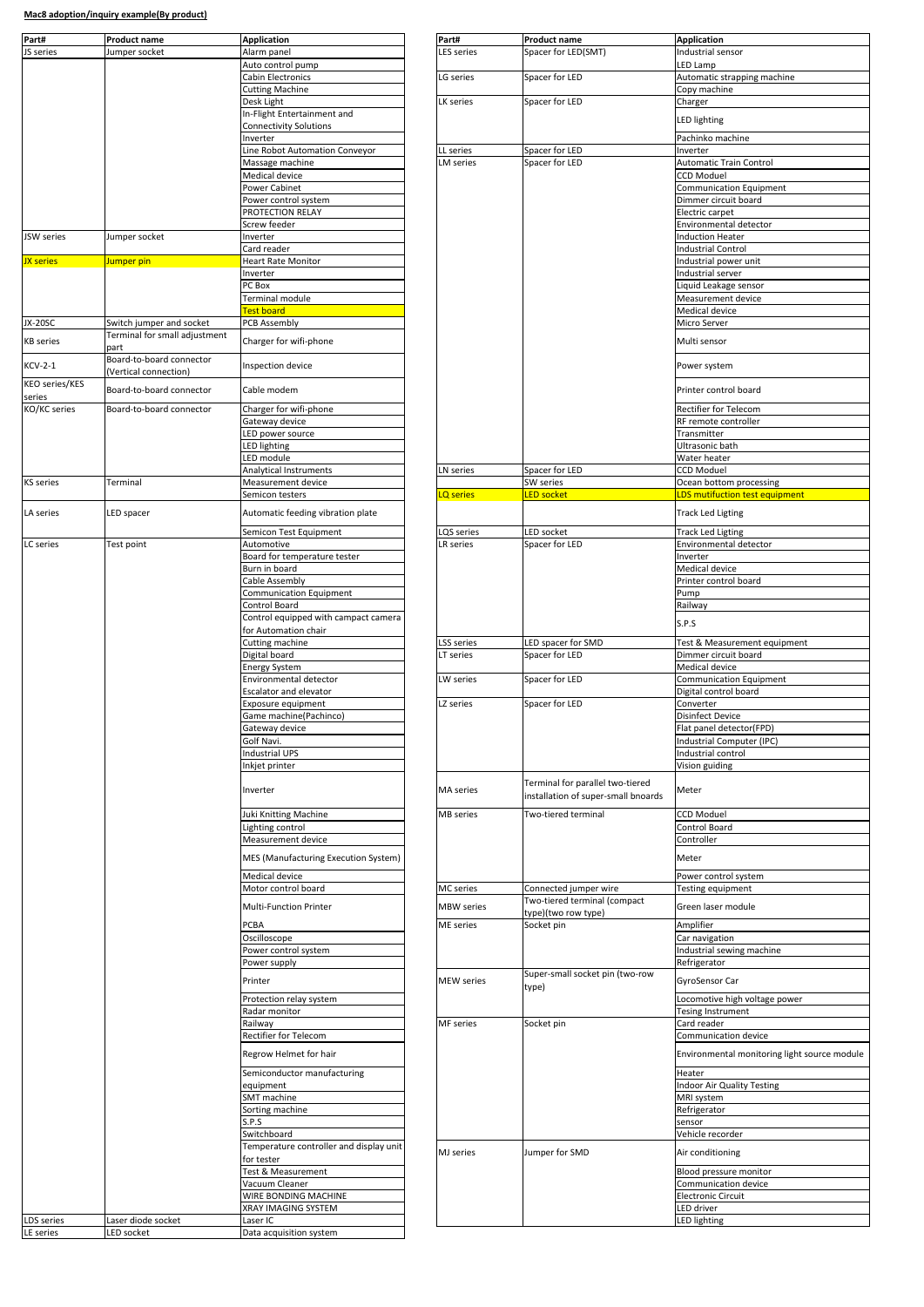| Part#<br><b>Application</b><br>Part#<br><b>Product name</b><br>Jumper for SMD<br>LED module<br>MP series<br><b>MJ</b> series<br>LED module eval board<br>Logger | <b>Product name</b>              |                                                                              |
|-----------------------------------------------------------------------------------------------------------------------------------------------------------------|----------------------------------|------------------------------------------------------------------------------|
|                                                                                                                                                                 |                                  | <b>Application</b>                                                           |
|                                                                                                                                                                 | Spacer (resin type)              | <b>EDM</b> (Electric Discharge N                                             |
|                                                                                                                                                                 |                                  | Ultrasound system                                                            |
|                                                                                                                                                                 |                                  | Medical device                                                               |
| nverter<br>Measurement device                                                                                                                                   |                                  | SMT machine<br>Tester                                                        |
|                                                                                                                                                                 | PEEK spacer of hexagon           |                                                                              |
| Medical device<br><b>MPP</b> series                                                                                                                             | shape                            | Robot                                                                        |
| MPS series<br>Metering                                                                                                                                          | Resin type screw                 | Tesing Instrument                                                            |
| Microwave components<br>MQ series<br>Module                                                                                                                     | Spacer (resin type)              | PCBA<br>SMT machine                                                          |
| Power supply                                                                                                                                                    |                                  | Tester                                                                       |
| Pump motor                                                                                                                                                      |                                  | Traffic light                                                                |
| <mark>Railway inverter</mark><br>MT series                                                                                                                      | Through hole fitting             | Telecom                                                                      |
|                                                                                                                                                                 | screw<br>Two-tiered terminal for |                                                                              |
| S.P.S<br>MW series                                                                                                                                              | high current                     | DC Servo                                                                     |
| Telecommunication                                                                                                                                               |                                  | Military power                                                               |
| MX series<br>Test equipment                                                                                                                                     | Two-tiered terminal              | Amplifier                                                                    |
| Water Pump                                                                                                                                                      | (compact type)                   | Communication device                                                         |
| K-Ray equipment                                                                                                                                                 |                                  | Compact Blood Glucose M                                                      |
| <b>MJP</b> series<br>Jumper for SMD<br>Air conditioner compressor                                                                                               |                                  | Industrial equipment                                                         |
| Bus tail lamp LED board<br>DC Power                                                                                                                             |                                  | Meter<br>Railways                                                            |
| Electronic control                                                                                                                                              |                                  | Refrigerator                                                                 |
| Electronic PCB (power)                                                                                                                                          |                                  | Sensor                                                                       |
| Electric vehicle dc-dc conversion                                                                                                                               |                                  | Test equipment                                                               |
|                                                                                                                                                                 | Super-small terminal for         |                                                                              |
| <b>MXW</b> series<br>Elevator system                                                                                                                            | two-tiered installation          | Dimming circuit board                                                        |
|                                                                                                                                                                 | (two-row type)                   |                                                                              |
|                                                                                                                                                                 |                                  |                                                                              |
| Home appliance (oven, refrigerator)                                                                                                                             |                                  | GyroSensor Car                                                               |
| Inverter (for air conditioner)                                                                                                                                  |                                  | Locomotive high voltage<br>sensor                                            |
|                                                                                                                                                                 |                                  |                                                                              |
| LED lighting, Lighting equipment                                                                                                                                |                                  | Optical Module                                                               |
| MES (manufacturing execution                                                                                                                                    |                                  | Temperature Controller                                                       |
| systems)<br>Microwave Board                                                                                                                                     |                                  | Test equipment                                                               |
| Power Supply<br>MZ series                                                                                                                                       | Connecting pin                   | Currency recognition mad                                                     |
| Railway inverter                                                                                                                                                |                                  | Mobile printer                                                               |
| Router<br>MZW series                                                                                                                                            | Connecting pin Terminal          | Distributed control syster                                                   |
|                                                                                                                                                                 | (angle type)                     |                                                                              |
| Semicon Test Equipment                                                                                                                                          |                                  | Healthcare                                                                   |
| Solar energy control board                                                                                                                                      |                                  | Industrial server                                                            |
| S.P.S(Share point server)                                                                                                                                       |                                  | Medical device(Medicine                                                      |
| switching mode power supply                                                                                                                                     |                                  | Medical mother board                                                         |
| Vacuum Cleaner<br>Connection Jumper wire                                                                                                                        |                                  | Meter                                                                        |
| MJR series<br>Logger<br>for SMD                                                                                                                                 |                                  | MRI                                                                          |
| MJW series<br>Electric vehicle DC-DC conversion<br>Jumper for high current                                                                                      |                                  | Smart thermostat control                                                     |
|                                                                                                                                                                 |                                  |                                                                              |
| Home appliance (oven, refrigerator)                                                                                                                             |                                  | Power control board                                                          |
| Industrial motor control Inverter                                                                                                                               |                                  | Robot                                                                        |
|                                                                                                                                                                 |                                  |                                                                              |
|                                                                                                                                                                 |                                  |                                                                              |
| Vehicle universal power module                                                                                                                                  |                                  |                                                                              |
| Male pin terminal                                                                                                                                               |                                  |                                                                              |
| MK series<br>Power panei<br>(connection type)                                                                                                                   |                                  | resting instrument                                                           |
| Railways                                                                                                                                                        | Contact point for surface        | Ultrasonic Machine                                                           |
| Component for two-tiered Air conditioning<br><b>NB</b> series                                                                                                   | mounting                         | Audio Equipment                                                              |
| <b>Automatic Machine</b>                                                                                                                                        |                                  | Telecommunication devid<br>Hi-Fi Audio Final Stage Po                        |
| Bluetooth reflector                                                                                                                                             |                                  | Amplifier                                                                    |
| Car Audio                                                                                                                                                       |                                  | Packaging                                                                    |
| <b>ML</b> series<br>Communication equipment                                                                                                                     |                                  | PCBA                                                                         |
| Digiclamp meter                                                                                                                                                 |                                  | Optical fiber fusion splice<br>Receiver                                      |
| Electronic control box                                                                                                                                          |                                  | Ultrasound Machine                                                           |
| Game machine<br><b>NC</b> series<br>LED lighting                                                                                                                | Bar for SMD                      | Audio Equipment<br>Communication device                                      |
| LED module                                                                                                                                                      |                                  | Home Security System                                                         |
| Liquid Leakage sensor                                                                                                                                           |                                  | Industrial power supply                                                      |
| MES (manufacturing execution<br>systems)                                                                                                                        |                                  | module                                                                       |
| Meter                                                                                                                                                           |                                  | MRI system                                                                   |
| Power breaker                                                                                                                                                   |                                  | PCBA                                                                         |
| <b>NE Series</b><br>Power Cabinet                                                                                                                               | Plate for surface                |                                                                              |
|                                                                                                                                                                 | mounting                         |                                                                              |
| NQ series<br>Railways                                                                                                                                           | Power supply terminal            | Light Electric Vehicles(LEV<br>Intrinsically Safe Smart pl<br>Vacuum cleaner |
|                                                                                                                                                                 | (low profile type)               |                                                                              |
| <b>Swimming Pool Device</b><br>NR series                                                                                                                        | Power supply terminal            | LED lighting                                                                 |
|                                                                                                                                                                 | (low profile type)               |                                                                              |
| Testing machine<br><b>NS series</b>                                                                                                                             | <b>Base / Contact point</b>      | Automotive                                                                   |
| Component for two-tiered Automotive Audio                                                                                                                       |                                  | Battery pack modeule                                                         |
| Control Board                                                                                                                                                   |                                  | <b>Bluetooth Headphone</b>                                                   |
| Environmental detector                                                                                                                                          |                                  | Bus ticketing machine                                                        |
| Power Control Modules                                                                                                                                           |                                  | Camera                                                                       |
| Power tools<br>Railways                                                                                                                                         |                                  | Card reader<br>Detector                                                      |
| Testing equipment                                                                                                                                               |                                  | <b>Electronic Tooling</b>                                                    |
| Connecting pin(Vertical<br><b>Automatic Machine</b>                                                                                                             |                                  | Exposure equipment                                                           |
| type)<br>LED lighting                                                                                                                                           |                                  |                                                                              |
| RF Power                                                                                                                                                        |                                  |                                                                              |
| Small terminal for electric                                                                                                                                     |                                  |                                                                              |
| Control board for automabile<br>wire installation                                                                                                               |                                  | Health Wearables Watch<br>LED backlight control boa<br>LED lighting          |
|                                                                                                                                                                 |                                  |                                                                              |
| PCB Assembly                                                                                                                                                    |                                  | Magnetic resonance pow                                                       |
| Robots DC Driver<br>Compact terminal for                                                                                                                        |                                  | Medical device                                                               |
| fitting electric cable (for<br>DC Servo                                                                                                                         |                                  | Portable Bonded Cellular                                                     |
| <b>MLW</b> series<br>MLZ series<br>MM series<br>MMS series<br>SMT)<br>Heater                                                                                    |                                  |                                                                              |

| Part#             | <b>Product name</b>                                         | <b>Application</b>                              | Part#             | <b>Product name</b>                                        | <b>Application</b>                                       |
|-------------------|-------------------------------------------------------------|-------------------------------------------------|-------------------|------------------------------------------------------------|----------------------------------------------------------|
| <b>MJ</b> series  | Jumper for SMD                                              | LED module                                      | MP series         | Spacer (resin type)                                        | EDM(Electric Discharge Machine)                          |
|                   |                                                             |                                                 |                   |                                                            |                                                          |
|                   |                                                             | LED module eval board<br>Logger                 |                   |                                                            | Ultrasound system<br>Medical device                      |
|                   |                                                             | nverter                                         |                   |                                                            | SMT machine                                              |
|                   |                                                             | Measurement device                              |                   |                                                            | Tester                                                   |
|                   |                                                             | Medical device                                  | <b>MPP</b> series | PEEK spacer of hexagon<br>shape                            | Robot                                                    |
|                   |                                                             | Metering                                        | MPS series        | Resin type screw                                           | Tesing Instrument                                        |
|                   |                                                             | Microwave components                            | MQ series         | Spacer (resin type)                                        | PCBA                                                     |
|                   |                                                             | Module<br>Power supply                          |                   |                                                            | SMT machine<br>Tester                                    |
|                   |                                                             | Pump motor                                      |                   |                                                            | Traffic light                                            |
|                   |                                                             | Railway inverter                                | MT series         | Through hole fitting                                       | Telecom                                                  |
|                   |                                                             |                                                 |                   | screw<br>Two-tiered terminal for                           |                                                          |
|                   |                                                             | S.P.S                                           | MW series         | high current                                               | DC Servo                                                 |
|                   |                                                             | Telecommunication                               |                   | Two-tiered terminal                                        | Military power                                           |
|                   |                                                             | Test equipment                                  | MX series         | (compact type)                                             | Amplifier                                                |
|                   |                                                             | Water Pump                                      |                   |                                                            | Communication device                                     |
| <b>MJP</b> series | Jumper for SMD                                              | X-Ray equipment<br>Air conditioner compressor   |                   |                                                            | Compact Blood Glucose Meter<br>Industrial equipment      |
|                   |                                                             | Bus tail lamp LED board                         |                   |                                                            | Meter                                                    |
|                   |                                                             | DC Power                                        |                   |                                                            | Railways                                                 |
|                   |                                                             | Electronic control<br>Electronic PCB (power)    |                   |                                                            | Refrigerator<br>Sensor                                   |
|                   |                                                             | Electric vehicle dc-dc conversion               |                   |                                                            | Test equipment                                           |
|                   |                                                             |                                                 |                   |                                                            |                                                          |
|                   |                                                             | Elevator system                                 | <b>MXW</b> series | <b>Super-small terminal for</b><br>two-tiered installation | Dimming circuit board                                    |
|                   |                                                             | Home appliance (oven, refrigerator)             |                   | (two-row type)                                             | GyroSensor Car                                           |
|                   |                                                             | Inverter (for air conditioner)                  |                   |                                                            | Locomotive high voltage power<br>sensor                  |
|                   |                                                             |                                                 |                   |                                                            |                                                          |
|                   |                                                             | LED lighting, Lighting equipment                |                   |                                                            | <b>Optical Module</b>                                    |
|                   |                                                             | MES (manufacturing execution<br>systems)        |                   |                                                            | Temperature Controller                                   |
|                   |                                                             | Microwave Board                                 |                   |                                                            | Test equipment                                           |
|                   |                                                             | Power Supply<br><mark>Railway inverter</mark>   | MZ series         | Connecting pin                                             | Currency recognition machine                             |
|                   |                                                             |                                                 |                   |                                                            | Mobile printer                                           |
|                   |                                                             | Router                                          | <b>MZW</b> series | Connecting pin Terminal<br>(angle type)                    | Distributed control system                               |
|                   |                                                             | Semicon Test Equipment                          |                   |                                                            | Healthcare                                               |
|                   |                                                             | Solar energy control board                      |                   |                                                            | Industrial server                                        |
|                   |                                                             | S.P.S(Share point server)                       |                   |                                                            | Medical device(Medicine device)                          |
|                   |                                                             | switching mode power supply                     |                   |                                                            | Medical mother board                                     |
|                   |                                                             | Vacuum Cleaner                                  |                   |                                                            | Meter                                                    |
| <b>MJR</b> series | Connection Jumper wire<br>for SMD                           | Logger                                          |                   |                                                            | MRI                                                      |
| MJW series        | Jumper for high current                                     | Electric vehicle DC-DC conversion               |                   |                                                            | Smart thermostat control                                 |
|                   |                                                             | Home appliance (oven, refrigerator)             |                   |                                                            | Power control board                                      |
|                   |                                                             | Industrial motor control Inverter               |                   |                                                            | Robot                                                    |
|                   |                                                             | Vehicle universal power module                  |                   |                                                            | Telecommunication device                                 |
|                   | Male pin terminal                                           |                                                 |                   |                                                            |                                                          |
| MK series         | (connection type)                                           | Power panel                                     |                   |                                                            | <b>Testing Instrument</b>                                |
|                   |                                                             | Railways                                        |                   |                                                            | Ultrasonic Machine                                       |
| <b>ML</b> series  | <b>Component for two-tiered</b> Air conditioning            |                                                 | <b>NB</b> series  | Contact point for surface<br>mounting                      | Audio Equipment                                          |
|                   |                                                             | Automatic Machine                               |                   |                                                            | Hi-Fi Audio Final Stage Power<br>Amplifier               |
|                   |                                                             | Bluetooth reflector                             |                   |                                                            | Optical fiber fusion splicer                             |
|                   |                                                             | Car Audio                                       |                   |                                                            | Packaging                                                |
|                   |                                                             | Communication equipment                         |                   |                                                            | PCBA                                                     |
|                   |                                                             | Digiclamp meter<br>Electronic control box       |                   |                                                            | Receiver<br>Ultrasound Machine                           |
|                   |                                                             | Game machine                                    | <b>NC</b> series  | Bar for SMD                                                | Audio Equipment                                          |
|                   |                                                             | LED lighting                                    |                   |                                                            | Communication device                                     |
|                   |                                                             | LED module<br>iquid Leakage sensor.             |                   |                                                            | Home Security System<br>Industrial power supply          |
|                   |                                                             | MES (manufacturing execution                    |                   |                                                            | Light Electric Vehicles(LEV) battery                     |
|                   |                                                             | systems)<br>Meter                               |                   |                                                            | module<br>MRI system                                     |
|                   |                                                             | Power breaker                                   |                   |                                                            | PCBA                                                     |
|                   |                                                             | Power Cabinet                                   | <b>NE Series</b>  | Plate for surface<br>mounting                              | Intrinsically Safe Smart phone                           |
|                   |                                                             | Railways                                        | NQ series         | Power supply terminal<br>(low profile type)                | Vacuum cleaner                                           |
|                   |                                                             | <b>Swimming Pool Device</b>                     | <b>NR</b> series  | Power supply terminal<br>(low profile type)                | <b>LED lighting</b>                                      |
|                   |                                                             | Testing machine                                 | <b>NS series</b>  | <b>Base / Contact point</b>                                | Automotive                                               |
| <b>MLW</b> series | Component for two-tiered Automotive Audio                   |                                                 |                   |                                                            | Battery pack modeule                                     |
|                   |                                                             | Control Board                                   |                   |                                                            | <b>Bluetooth Headphone</b>                               |
|                   |                                                             | Environmental detector<br>Power Control Modules |                   |                                                            | Bus ticketing machine<br>Camera                          |
|                   |                                                             | Power tools                                     |                   |                                                            | Card reader                                              |
|                   |                                                             | Railways<br><b>Testing equipment</b>            |                   |                                                            | Detector<br><b>Electronic Tooling</b>                    |
|                   |                                                             | <b>Automatic Machine</b>                        |                   |                                                            | Exposure equipment                                       |
|                   | Connecting pin(Vertical                                     |                                                 |                   |                                                            |                                                          |
|                   | type)                                                       |                                                 |                   |                                                            | Health Wearables Watch                                   |
| MLZ series        |                                                             | LED lighting<br>RF Power                        |                   |                                                            | LED backlight control board                              |
| MM series         | Small terminal for electric<br>wire installation            | Control board for automabile                    |                   |                                                            | LED lighting                                             |
|                   |                                                             |                                                 |                   |                                                            |                                                          |
|                   |                                                             | PCB Assembly<br>Robots DC Driver                |                   |                                                            | <b>Magnetic resonance power supply</b><br>Medical device |
| MMS series        | Compact terminal for<br>fitting electric cable (for<br>SMT) | DC Servo                                        |                   |                                                            | Portable Bonded Cellular                                 |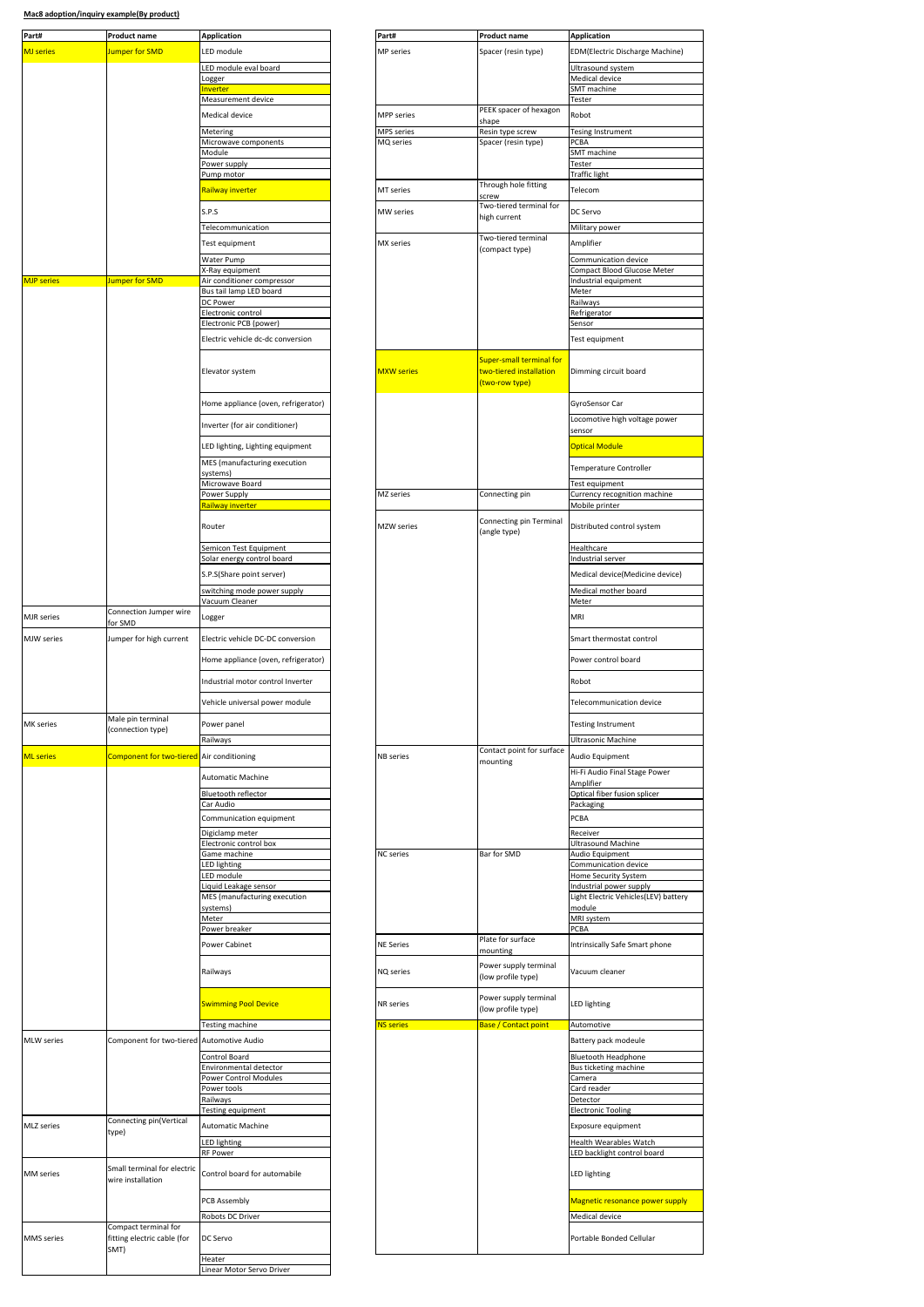| Part#              | Product name                                                                          | <b>Application</b>                        | Part#             | <b>Product name</b>                                     | <b>Application</b>                                    |
|--------------------|---------------------------------------------------------------------------------------|-------------------------------------------|-------------------|---------------------------------------------------------|-------------------------------------------------------|
|                    |                                                                                       |                                           |                   | Terminal for fixing climping-                           |                                                       |
| <b>NS</b> series   | Base / Contact point                                                                  | Router                                    | PB series         | terminal                                                | Electromagnet system                                  |
|                    |                                                                                       | Traffic control                           |                   |                                                         | Escalator system                                      |
|                    |                                                                                       | Test machine                              |                   |                                                         | Elevator system                                       |
|                    |                                                                                       | Ultrasound system                         |                   |                                                         | Energy System                                         |
|                    | Terminal for two-tiered                                                               | USB card reader                           |                   |                                                         | Game machine(Pachinco)                                |
| <b>OAS</b> series  | installation for SMD                                                                  | <b>DVB-S TUNER BOARD</b><br>Lamp for Car  |                   |                                                         | Jig fixture<br>Measurement device                     |
|                    |                                                                                       | Laser                                     |                   |                                                         | Mobile Top up                                         |
|                    |                                                                                       | Pressure sensor                           |                   |                                                         | <b>PCBA</b>                                           |
| <b>OBS</b> series  | Two-tiered socket for SMD                                                             | Game                                      |                   |                                                         | Semicon assembly machine                              |
|                    |                                                                                       |                                           |                   |                                                         |                                                       |
|                    |                                                                                       | Lamp for Car<br>Laser                     |                   |                                                         | Tooling equipment<br><b>Traffic Light</b>             |
|                    |                                                                                       | Pressure sensor                           |                   |                                                         | Valve control                                         |
| ON series          | Connected terminal                                                                    | China Railway                             | <b>PB</b> series  | <b>Spacer</b>                                           | <b>Communication Equipment</b>                        |
|                    |                                                                                       | Laser                                     |                   |                                                         | Industrial meter                                      |
| <b>OP series</b>   | <b>Plug</b>                                                                           | <b>Ground Communication</b><br>Equipment  |                   |                                                         | Inverter                                              |
|                    |                                                                                       | <b>Industrial Printer</b>                 |                   |                                                         | Printer                                               |
| OQ series          | Connecting pin for SMD                                                                | Camera                                    |                   |                                                         | <b>RF Power</b>                                       |
|                    |                                                                                       | Communication Equipment                   |                   |                                                         | Servo                                                 |
|                    |                                                                                       | DC source power supply meter              |                   |                                                         | Temperature controller and<br>display unit pfr tester |
|                    |                                                                                       | <b>IPC</b>                                |                   |                                                         | <b>Wire Bonder Machine</b>                            |
|                    |                                                                                       | Lamp for Car<br>Pressure sensor           |                   |                                                         | <b>UPS</b><br><b>Test Instrument</b>                  |
|                    |                                                                                       | Servo System                              | PC series         | Socket pin                                              | Motor control board                                   |
|                    |                                                                                       | Storage System                            |                   |                                                         | Testing jig                                           |
| OQS series         | Connection pin for SMD (with<br>positioning pin)                                      | <b>Energy System</b>                      | PCM series        | Vertical type connection<br>socket for SMD              | Pressure sensor                                       |
| <b>OQW</b> series  | Parralel connected pin                                                                | Car Power                                 | <b>PCW</b> series | Vertical type connection<br>socket for SMD              | Car Power                                             |
|                    |                                                                                       | Conference system                         |                   |                                                         | DC source power supply me                             |
|                    |                                                                                       | Lamp for Car                              |                   |                                                         | Lamp for Car                                          |
|                    |                                                                                       | measuring devices<br>OBC                  |                   |                                                         | measuring devices<br>OBC                              |
|                    |                                                                                       | PCB for medical device                    | PD series         | Socket pin                                              | <b>Automation Equipment</b>                           |
|                    |                                                                                       |                                           |                   |                                                         | Cable assembly for test                               |
|                    |                                                                                       | Single board computer                     |                   |                                                         | equipment                                             |
|                    |                                                                                       | Subway                                    |                   |                                                         | Cable TV                                              |
|                    |                                                                                       | Testing equipment                         |                   |                                                         | Carbon monoxide (CO)<br>detector                      |
| <b>OQWS</b> series | Two-row connection pin for<br>SMD                                                     | Semicon Test Equipment                    |                   |                                                         | China Railway                                         |
| OR series          | Relay-socket                                                                          | Packing Machine                           |                   |                                                         | Gas Sensor                                            |
|                    |                                                                                       | Test equipment                            |                   |                                                         | Indoor Air Quality Testing                            |
|                    | Terminal for two-tiered                                                               |                                           |                   |                                                         |                                                       |
| OV series          | installation for SMD                                                                  | Alarm                                     |                   |                                                         | Inverter                                              |
|                    |                                                                                       | Power board                               |                   |                                                         | PCB                                                   |
|                    |                                                                                       | USB car charger                           |                   |                                                         | PC Box                                                |
| OVS series         | Terminal for two-tiered<br>installation for SMD (strong<br>type with positioning pin) | <b>CCD Moduel</b>                         |                   |                                                         | Power                                                 |
| OW series          | Pin for remove and insert (two-<br>tiered)                                            | Beauty equipment                          |                   |                                                         | Temperature detection<br>controller                   |
|                    |                                                                                       | Broadcast equipment                       |                   |                                                         | Terminal module                                       |
|                    |                                                                                       | Camera module                             |                   |                                                         | Test Board                                            |
|                    |                                                                                       | control boad for                          |                   |                                                         | <b>Test Equipment</b>                                 |
|                    |                                                                                       | semiconductor device<br>Control panel for |                   |                                                         | <b>Ultrasound BMD(BONE</b>                            |
|                    |                                                                                       | Optomechanics                             |                   |                                                         | DENSITOMER)                                           |
|                    |                                                                                       | Game Machine                              |                   |                                                         | Voltage sensor                                        |
|                    |                                                                                       | Inverter                                  | PDS series        | Socket pin for surface                                  | Hi-Fi Audio Final Stage Pow                           |
|                    |                                                                                       |                                           |                   | mounting                                                | Amplifier                                             |
|                    |                                                                                       | <b>IP Camera</b>                          | PEM series        | Vertical type connection<br>socket for surface mounting | <b>Communication Equipment</b>                        |
|                    |                                                                                       | Laser Distance Modules                    | PES-2 series      | Socket for two-tiered<br>installation                   | <b>CCD Moduel</b>                                     |
|                    |                                                                                       | Liteguide controller                      | PF series         | Socket                                                  | Security system                                       |
|                    |                                                                                       | Multi Sensor                              | PJ-2-7.5          | SMD socket                                              | Radio                                                 |
|                    |                                                                                       | Picking device                            | PL series         | Power line                                              | Cable TV                                              |
|                    |                                                                                       | Power device                              |                   |                                                         | Control PCBA for<br>Semiconductor Equipment           |
|                    |                                                                                       | Protection relay system                   |                   |                                                         | Lighting                                              |
|                    |                                                                                       | Railways                                  |                   |                                                         | Packaging                                             |
|                    |                                                                                       | Sewing machine<br>Textile Machine         |                   |                                                         | <b>PCBA</b><br>Robot Arm                              |
|                    |                                                                                       |                                           |                   |                                                         |                                                       |

| <b>Product name</b>                                     | <b>Application</b>           | Part#             | Product name                                            | <b>Application</b>                  |
|---------------------------------------------------------|------------------------------|-------------------|---------------------------------------------------------|-------------------------------------|
|                                                         |                              |                   | Terminal for fixing climping-                           |                                     |
| Base / Contact point                                    | Router                       | <b>PB</b> series  | terminal                                                | Electromagnet system                |
|                                                         | Traffic control              |                   |                                                         | Escalator system                    |
|                                                         |                              |                   |                                                         |                                     |
|                                                         | Test machine                 |                   |                                                         | Elevator system                     |
|                                                         | Ultrasound system            |                   |                                                         | <b>Energy System</b>                |
|                                                         | USB card reader              |                   |                                                         | Game machine(Pachinco)              |
| Terminal for two-tiered<br>installation for SMD         | <b>DVB-S TUNER BOARD</b>     |                   |                                                         | Jig fixture                         |
|                                                         | Lamp for Car                 |                   |                                                         | Measurement device                  |
|                                                         | Laser                        |                   |                                                         | Mobile Top up                       |
|                                                         | Pressure sensor              |                   |                                                         | PCBA                                |
| Two-tiered socket for SMD                               | Game                         |                   |                                                         | Semicon assembly machine            |
|                                                         | Lamp for Car                 |                   |                                                         | Tooling equipment                   |
|                                                         | Laser                        |                   |                                                         | <b>Traffic Light</b>                |
|                                                         | Pressure sensor              |                   |                                                         | Valve control                       |
| Connected terminal                                      | China Railway                | <b>□PB series</b> | <b>Spacer</b>                                           | Communication Equipment             |
|                                                         | Laser                        |                   |                                                         | Industrial meter                    |
|                                                         | <b>Ground Communication</b>  |                   |                                                         |                                     |
| <b>Plug</b>                                             |                              |                   |                                                         | Inverter                            |
|                                                         | Equipment                    |                   |                                                         |                                     |
|                                                         | <b>Industrial Printer</b>    |                   |                                                         | Printer                             |
| Connecting pin for SMD                                  | Camera                       |                   |                                                         | <b>RF Power</b>                     |
|                                                         | Communication Equipment      |                   |                                                         | Servo                               |
|                                                         | DC source power supply meter |                   |                                                         | Temperature controller and          |
|                                                         |                              |                   |                                                         | display unit pfr tester             |
|                                                         | <b>IPC</b>                   |                   |                                                         | <b>Wire Bonder Machine</b>          |
|                                                         | Lamp for Car                 |                   |                                                         | <b>UPS</b>                          |
|                                                         | Pressure sensor              |                   |                                                         | Test Instrument                     |
|                                                         | Servo System                 | <b>PC</b> series  | Socket pin                                              | Motor control board                 |
|                                                         | <b>Storage System</b>        |                   |                                                         | Testing jig                         |
| Connection pin for SMD (with                            |                              |                   | Vertical type connection                                |                                     |
| positioning pin)                                        | <b>Energy System</b>         | PCM series        | socket for SMD<br>Vertical type connection              | Pressure sensor                     |
| Parralel connected pin                                  | Car Power                    | <b>PCW</b> series | socket for SMD                                          | Car Power                           |
|                                                         | Conference system            |                   |                                                         | DC source power supply meter        |
|                                                         | Lamp for Car                 |                   |                                                         | Lamp for Car                        |
|                                                         | measuring devices            |                   |                                                         | measuring devices                   |
|                                                         | OBC                          |                   |                                                         | OBC                                 |
|                                                         | PCB for medical device       | PD series         | Socket pin                                              | <b>Automation Equipment</b>         |
|                                                         |                              |                   |                                                         | Cable assembly for test             |
|                                                         | Single board computer        |                   |                                                         | equipment                           |
|                                                         | Subway                       |                   |                                                         | Cable TV                            |
|                                                         |                              |                   |                                                         | Carbon monoxide (CO)                |
|                                                         | Testing equipment            |                   |                                                         | detector                            |
| Two-row connection pin for                              |                              |                   |                                                         |                                     |
| <u>SMD</u>                                              | Semicon Test Equipment       |                   |                                                         | China Railway                       |
| Relay-socket                                            | Packing Machine              |                   |                                                         | Gas Sensor                          |
|                                                         |                              |                   |                                                         |                                     |
|                                                         | Test equipment               |                   |                                                         | <b>Indoor Air Quality Testing</b>   |
| Terminal for two-tiered                                 | Alarm                        |                   |                                                         | Inverter                            |
| installation for SMD                                    |                              |                   |                                                         |                                     |
|                                                         | Power board                  |                   |                                                         | PCB                                 |
|                                                         | USB car charger              |                   |                                                         | PC Box                              |
| Terminal for two-tiered<br>installation for SMD (strong | <b>CCD Moduel</b>            |                   |                                                         | Power                               |
| type with positioning pin)                              |                              |                   |                                                         |                                     |
| Pin for remove and insert (two-<br>tiered)              | Beauty equipment             |                   |                                                         | Temperature detection<br>controller |
|                                                         | Broadcast equipment          |                   |                                                         | Terminal module                     |
|                                                         | Camera module                |                   |                                                         | <b>Test Board</b>                   |
|                                                         | control boad for             |                   |                                                         |                                     |
|                                                         | semiconductor device         |                   |                                                         | <b>Test Equipment</b>               |
|                                                         | Control panel for            |                   |                                                         | <b>Ultrasound BMD(BONE</b>          |
|                                                         | Optomechanics                |                   |                                                         | DENSITOMER)                         |
|                                                         | Game Machine                 |                   |                                                         | Voltage sensor                      |
|                                                         | Inverter                     | <b>PDS</b> series | Socket pin for surface                                  | Hi-Fi Audio Final Stage Power       |
|                                                         |                              |                   | mounting                                                | Amplifier                           |
|                                                         | IP Camera                    | <b>PEM</b> series | Vertical type connection<br>socket for surface mounting | Communication Equipment             |
|                                                         | Laser Distance Modules       | PES-2 series      | Socket for two-tiered<br>installation                   | <b>CCD Moduel</b>                   |
|                                                         | Liteguide controller         | PF series         | Socket                                                  | Security system                     |
|                                                         | Multi Sensor                 | PJ-2-7.5          | SMD socket                                              | Radio                               |
|                                                         |                              | PL series         | Power line                                              |                                     |
|                                                         | Picking device               |                   |                                                         | Cable TV                            |
|                                                         |                              |                   |                                                         | Control PCBA for                    |
|                                                         | Power device                 |                   |                                                         | Semiconductor Equipment             |
|                                                         |                              |                   |                                                         |                                     |
|                                                         | Protection relay system      |                   |                                                         | Lighting                            |
|                                                         | Railways                     |                   |                                                         | Packaging                           |
|                                                         | Sewing machine               |                   |                                                         | PCBA                                |
|                                                         | Textile Machine              |                   |                                                         | Robot Arm                           |
|                                                         |                              |                   |                                                         |                                     |

| <b>OWW series</b> | Pin for remove and insert(two-<br>tiered)(strong type)        | Electric vehicle dc-dc<br>conversion        |           |                      | Semiconductor equipment                  |
|-------------------|---------------------------------------------------------------|---------------------------------------------|-----------|----------------------|------------------------------------------|
|                   |                                                               | Inverter                                    |           |                      | <b>Smart Home Appliance</b>              |
|                   |                                                               | Locomotive high voltage<br>power sensor     |           |                      | Tester devices                           |
|                   |                                                               | Motor drives                                |           |                      | Wire Bonder Machine                      |
|                   |                                                               | Motherboard                                 | PM series | Socket for OW series | AI evaluation board                      |
|                   |                                                               | Multi Sensor                                |           |                      | Automatic door                           |
|                   |                                                               | Railways                                    |           |                      | <b>Beauty equipment</b>                  |
|                   |                                                               | Semicon Test Equipment                      |           |                      | control boad for<br>semiconductor device |
|                   |                                                               | Testing equipment                           |           |                      | Control panel for<br>Optomechanics       |
|                   |                                                               | UV-LED                                      |           |                      | Dimming circuit board                    |
|                   |                                                               | <b>Water Treatment Monitoring</b><br>System |           |                      | <b>Game Machine</b>                      |
| OWZ series        | Insertion / removal angle type<br>(strong type)               | Laser Machine                               |           |                      | <b>Industrial PC</b>                     |
| OX series         | Pin(removal/insertion)                                        | Tester                                      |           |                      | Inverter                                 |
| OY series         | Component for two-tiered                                      | <b>EDM</b> (Electric Discharge<br>Machine)  |           |                      | <b>IPC</b>                               |
|                   |                                                               | Test & Measurement                          |           |                      | <b>IP Camera</b>                         |
| <b>OYW</b> series | For insertion / removal of two-<br>tiered type (two-row type) | <b>Industrial Rectifier</b>                 |           |                      | Laboratory                               |
| <b>PA-2-A</b>     | Socket ofr $\phi$ 2 male pin                                  | Electric cigarate                           |           |                      | Laser Distance Modules                   |
|                   |                                                               |                                             |           |                      | Measurement device                       |
|                   |                                                               |                                             |           |                      | <b>Medical Equipment</b>                 |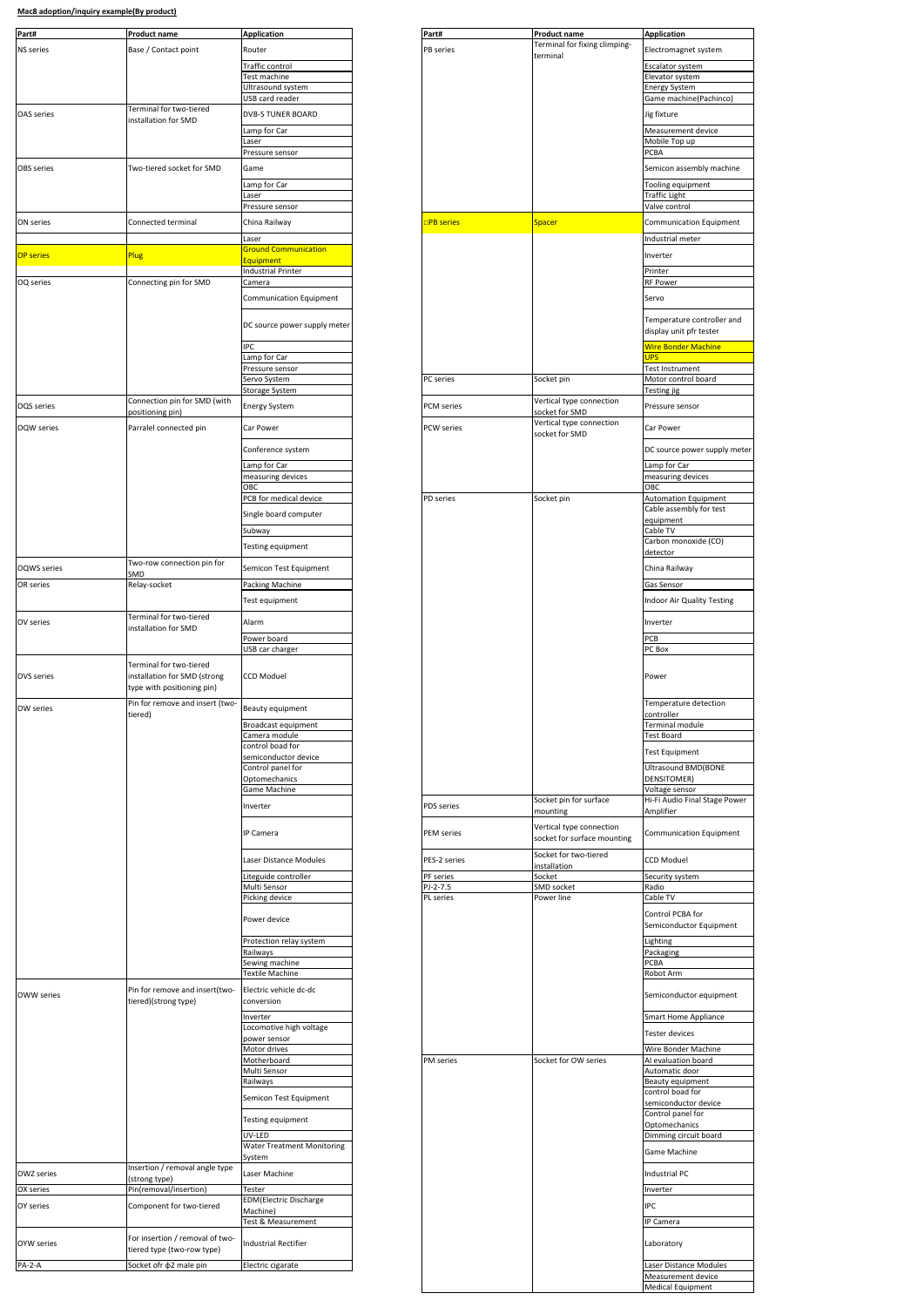| Part#<br>PM series            | Product name<br>Socket for OW series                 | <b>Application</b><br>Meter                          | Part#<br><b>Q</b> series | <b>Product name</b><br><b>Spacer for PCB</b> | <b>Application</b><br>Air conditioning                   |
|-------------------------------|------------------------------------------------------|------------------------------------------------------|--------------------------|----------------------------------------------|----------------------------------------------------------|
|                               |                                                      | Multi Sensor                                         |                          |                                              | ATM                                                      |
|                               |                                                      | Power Control Modules<br>Power device                |                          |                                              | Audio system<br>Battery pack module                      |
|                               |                                                      | Printer                                              |                          |                                              | <b>Communication Equipm</b>                              |
|                               |                                                      |                                                      |                          |                                              |                                                          |
|                               |                                                      | Protection relay system<br>Pump                      |                          |                                              | Control board<br>Control panel                           |
|                               |                                                      | Railways                                             |                          |                                              | Controller Machine                                       |
|                               |                                                      | Sewing machine<br>Solar electric clock               |                          |                                              | <b>Electric Kettle</b><br>Environment detector           |
|                               |                                                      | Test & Measurement                                   |                          |                                              | <b>levator</b>                                           |
|                               |                                                      | <b>Textile Equipment</b>                             |                          |                                              | Face ID device                                           |
|                               |                                                      | Weighting indicator                                  |                          |                                              | <b>Induction Heater</b>                                  |
|                               |                                                      | UV LED DRIVER                                        |                          |                                              | Inverter (for air conditio                               |
| PMW series                    | Socket for OWW series                                | Electric vehicle dc-dc<br>conversion                 |                          |                                              | Industrial control                                       |
|                               |                                                      | Inverter                                             |                          |                                              | LED display                                              |
|                               |                                                      | Locomotive high voltage                              |                          |                                              | Medical device                                           |
|                               |                                                      | power sensor<br>Multi Sensor                         |                          |                                              | Monitoring system                                        |
| PMW series                    | Socket for OWW series                                | Railways                                             |                          |                                              | MRI system                                               |
|                               |                                                      | Router                                               |                          |                                              | Radar monitor                                            |
|                               |                                                      | UV-LED                                               |                          |                                              | Semiconductor manufac<br>equipment                       |
|                               |                                                      |                                                      |                          |                                              |                                                          |
|                               |                                                      | Ultra low temperature freezer                        |                          |                                              | S.P.S                                                    |
|                               |                                                      | <b>Water Treatment Monitoring</b>                    |                          |                                              | Temperature controller                                   |
|                               |                                                      | System                                               |                          |                                              | display unit for tester                                  |
| PN series                     | Terminal for fixing climping-                        | Industrial equipment                                 |                          |                                              | <b>Traffic light</b>                                     |
|                               | terminal                                             |                                                      |                          |                                              |                                                          |
| PR series                     | Pipe socket                                          | Test & measurement<br>Transistor test block          |                          |                                              | Unified Controller<br>Video Transmitter                  |
| PTR-1                         | Test socket for power transistor                     | Test & Measurement                                   |                          |                                              | Water pump system                                        |
| <b>PV</b> series              | <b>SMD</b> terminal                                  | instrument<br>Automation control                     |                          |                                              | Welding machine                                          |
|                               |                                                      |                                                      | SQS series               | Spacer for PCB                               |                                                          |
|                               |                                                      | Control panel                                        |                          |                                              | Inverter (for air conditio                               |
|                               |                                                      | DC source power supply meter                         |                          |                                              | Precision machine                                        |
|                               |                                                      |                                                      |                          |                                              | Signaling screen for                                     |
|                               |                                                      | Distributed control system                           |                          |                                              | temperature and relative<br>humidity                     |
|                               |                                                      | <b>Electric Vehicle</b>                              |                          |                                              | Water pump system                                        |
|                               |                                                      | Electric vehicle dc-dc                               | <b>SSB series</b>        | Spacer for SMD                               | Advertising panel                                        |
|                               |                                                      | conversion                                           |                          |                                              |                                                          |
|                               |                                                      | Electromagnet system                                 |                          |                                              | AIR QUALITY MONITORII                                    |
|                               |                                                      | Flowmeter                                            |                          |                                              | Alarm                                                    |
|                               |                                                      | Jig fixture<br><b>LED lighting</b>                   |                          |                                              | Audio device<br>Automotive                               |
|                               |                                                      | MRI system                                           |                          |                                              | Communication Equipm                                     |
|                               |                                                      |                                                      |                          |                                              |                                                          |
|                               |                                                      | Outdoor Gateway                                      |                          |                                              | Control system, control<br>board(for Air condition e     |
|                               |                                                      |                                                      |                          |                                              | <b>Data Communications</b>                               |
|                               |                                                      | Packaging                                            |                          |                                              | Equipment                                                |
|                               |                                                      | Power supply                                         |                          |                                              | Digital microscopes                                      |
|                               |                                                      | Refrigerator                                         |                          |                                              | Electric motorbike<br>Elevator Emergency call            |
|                               |                                                      | Robot Arm                                            |                          |                                              | remote monitoring                                        |
|                               |                                                      | Street light                                         |                          |                                              | <b>Emergency call</b>                                    |
|                               |                                                      | test machine<br>Unified Controller                   |                          |                                              | Fiber optic<br>Flow control device                       |
|                               |                                                      | <b>UV LED DRIVER</b>                                 |                          |                                              | GPU and Server Boards                                    |
| <b>PW</b> series              | Bar for high current                                 | Heat Pump<br>Industrial power supply                 |                          |                                              | <b>GSM Emergency call</b><br><b>Headset Control Unit</b> |
|                               |                                                      | Packaging                                            |                          |                                              |                                                          |
|                               |                                                      |                                                      |                          |                                              | Home automation syster                                   |
|                               |                                                      | Railway inverter<br><b>Power Staion for Electric</b> |                          |                                              | Identification                                           |
|                               |                                                      | Vehicle                                              |                          |                                              | <b>Infusion Systems</b>                                  |
|                               |                                                      | Vehicle universal power                              |                          |                                              | Image processing PCBA                                    |
|                               |                                                      | module                                               |                          |                                              |                                                          |
| PWA series                    | Mount of bar for high current                        | Industrial power supply                              |                          |                                              | LCD display                                              |
| PWT series                    | Mount of bar for high current                        | Industrial power supply                              |                          |                                              | IoT module                                               |
|                               |                                                      |                                                      |                          |                                              |                                                          |
| PZ series                     | LED fitting bracket for panel                        | Data acquisition system                              |                          |                                              | LED display                                              |
|                               |                                                      | Test & Measurement<br>Flat panel detection shassis   |                          |                                              | LED Panel controller                                     |
| <b>RG</b> series              | LUG terminal                                         | unit                                                 |                          |                                              | LED power source                                         |
|                               |                                                      | Ground wire<br>Hi-Fi speaker                         |                          |                                              | aser Application<br>Lighting                             |
|                               |                                                      | Medical device(Dental device                         |                          |                                              |                                                          |
|                               |                                                      | etc)                                                 |                          |                                              | Time of flight sensors                                   |
| RP series<br><b>RS</b> series | Spacer of round shape<br>Socket for electric wire    | <b>Automotive Electric</b><br>Transistor test block  |                          |                                              | Medical device<br>Networking                             |
| SA series                     | Check terminal for logic                             | SSD Test machine                                     |                          |                                              | <b>Optical Amplifiers</b>                                |
| SB series                     | Check terminal for logic                             | Endoscopes                                           |                          |                                              | Optical communication                                    |
| $SC-1-1A$                     | Colored test point<br>Fitting mount without hole for | Lighting                                             |                          |                                              | Optical platform                                         |
| SF series                     | printed board                                        | <b>Energy System</b>                                 |                          |                                              | Optical transmission dev                                 |
| SG series                     | Fitting mount without hole for                       | Packaging                                            |                          |                                              | Railways                                                 |
|                               | printed board                                        | Testing equipment for high-                          |                          |                                              |                                                          |
| SK series                     | Side fitting pin                                     | power power supply                                   |                          |                                              | Security device                                          |
| SN series                     | Screw for surface mounting                           | <b>Induction Heater</b>                              |                          |                                              | Semicon Test Equipment                                   |
|                               |                                                      | UV LED DRIVER                                        |                          |                                              | Server                                                   |
| <b>SP</b> series              | Spacer for PCB                                       | Alarm                                                |                          |                                              | <b>Swimming Pool Device</b>                              |
|                               |                                                      | Audio system                                         |                          |                                              | Smoke System Controlle<br>panel                          |
|                               |                                                      | <b>Automatic Train Control</b>                       |                          |                                              | <b>Test Equipment</b>                                    |
|                               |                                                      | ATM                                                  |                          |                                              | Tracking device for Truck                                |
|                               |                                                      | Car sensor                                           | <b>SSF</b> series        | Spacer for SMD                               | Instrument<br>Marine equipment contr                     |
|                               |                                                      | Energy System                                        |                          |                                              | panel                                                    |
|                               |                                                      | Inverter                                             |                          |                                              | Motor controller                                         |
|                               |                                                      | MES (manufacturing execution                         |                          |                                              |                                                          |
|                               |                                                      | systems)<br>Measurement device                       |                          |                                              |                                                          |
|                               |                                                      | MRI system                                           |                          |                                              |                                                          |
|                               |                                                      | Power control board                                  |                          |                                              |                                                          |
|                               |                                                      | Power Control Modules<br>Protection relay system     |                          |                                              |                                                          |
|                               |                                                      | Railways                                             |                          |                                              |                                                          |
|                               |                                                      | Ultrasound system<br><b>JPS</b>                      |                          |                                              |                                                          |
|                               |                                                      | Video Transmitter                                    |                          |                                              |                                                          |
| SPS                           | Spacer of Hexagon shape                              | THERMOSTATS                                          |                          |                                              |                                                          |

| <u>Product name</u>                                  | <b>Application</b>                                 | Part#             | <b>Product name</b>   | <b>Application</b>                    |
|------------------------------------------------------|----------------------------------------------------|-------------------|-----------------------|---------------------------------------|
| Socket for OW series                                 | Meter<br>Multi Sensor                              | <b>SQ</b> series  | Spacer for PCB        | Air conditioning<br>ATM               |
|                                                      | Power Control Modules                              |                   |                       | Audio system                          |
|                                                      | Power device                                       |                   |                       | Battery pack module                   |
|                                                      | Printer                                            |                   |                       | <b>Communication Equipment</b>        |
|                                                      | Protection relay system                            |                   |                       | Control board                         |
|                                                      | Pump                                               |                   |                       | Control panel                         |
|                                                      | Railways                                           |                   |                       | Controller Machine                    |
|                                                      | Sewing machine                                     |                   |                       | Electric Kettle                       |
|                                                      | Solar electric clock<br>Test & Measurement         |                   |                       | Environment detector<br>Elevator      |
|                                                      | <b>Textile Equipment</b>                           |                   |                       | Face ID device                        |
|                                                      | Weighting indicator                                |                   |                       | <b>Induction Heater</b>               |
|                                                      | UV LED DRIVER                                      |                   |                       | Inverter (for air conditioner)        |
|                                                      | Electric vehicle dc-dc                             |                   |                       |                                       |
| Socket for OWW series                                | conversion                                         |                   |                       | Industrial control                    |
|                                                      | Inverter                                           |                   |                       | LED display                           |
|                                                      | Locomotive high voltage                            |                   |                       | <b>Medical device</b>                 |
|                                                      | power sensor                                       |                   |                       |                                       |
| Socket for OWW series                                | Multi Sensor<br>Railways                           |                   |                       | Monitoring system<br>MRI system       |
|                                                      | Router                                             |                   |                       | Radar monitor                         |
|                                                      |                                                    |                   |                       | Semiconductor manufacturing           |
|                                                      | UV-LED                                             |                   |                       | equipment                             |
|                                                      |                                                    |                   |                       |                                       |
|                                                      | Ultra low temperature freezer                      |                   |                       | S.P.S                                 |
|                                                      | <b>Water Treatment Monitoring</b>                  |                   |                       | Temperature controller and            |
|                                                      | System                                             |                   |                       | display unit for tester               |
|                                                      |                                                    |                   |                       |                                       |
| Terminal for fixing climping-<br>terminal            | Industrial equipment                               |                   |                       | <b>Traffic light</b>                  |
|                                                      | Test & measurement                                 |                   |                       | Unified Controller                    |
| Pipe socket                                          | Transistor test block                              |                   |                       | Video Transmitter                     |
| Test socket for power transistor                     | Test & Measurement                                 |                   |                       | Water pump system                     |
| <b>SMD</b> terminal                                  | instrument<br>Automation control                   |                   |                       | Welding machine                       |
|                                                      |                                                    |                   |                       |                                       |
|                                                      | Control panel                                      | SQS series        | Spacer for PCB        | Inverter (for air conditioner)        |
|                                                      | DC source power supply meter                       |                   |                       | Precision machine                     |
|                                                      |                                                    |                   |                       | Signaling screen for                  |
|                                                      | Distributed control system                         |                   |                       | temperature and relative              |
|                                                      |                                                    |                   |                       | humidity                              |
|                                                      | <b>Electric Vehicle</b>                            |                   |                       | Water pump system                     |
|                                                      | Electric vehicle dc-dc                             | <b>SSB</b> series | <b>Spacer for SMD</b> | Advertising panel                     |
|                                                      | conversion                                         |                   |                       |                                       |
|                                                      | Electromagnet system                               |                   |                       | AIR QUALITY MONITORING                |
|                                                      | Flowmeter                                          |                   |                       | Alarm                                 |
|                                                      | Jig fixture                                        |                   |                       | Audio device                          |
|                                                      | LED lighting                                       |                   |                       | Automotive                            |
|                                                      | MRI system                                         |                   |                       | Communication Equipment               |
|                                                      |                                                    |                   |                       | Control system, control               |
|                                                      | Outdoor Gateway                                    |                   |                       | board(for Air condition etc.)         |
|                                                      |                                                    |                   |                       | <b>Data Communications</b>            |
|                                                      | Packaging                                          |                   |                       | Equipment                             |
|                                                      | Power supply                                       |                   |                       | Digital microscopes                   |
|                                                      | Refrigerator                                       |                   |                       | <mark>Electric motorbik</mark>        |
|                                                      | Robot Arm                                          |                   |                       | Elevator Emergency call and           |
|                                                      | Street light                                       |                   |                       | remote monitoring<br>Emergency call   |
|                                                      | test machine                                       |                   |                       | Fiber optic                           |
|                                                      | Unified Controller                                 |                   |                       | Flow control device                   |
|                                                      | UV LED DRIVER                                      |                   |                       | <b>GPU and Server Boards</b>          |
| Bar for high current                                 | . Pulli<br>Industrial power supply                 |                   |                       | SM Eme<br><b>Headset Control Unit</b> |
|                                                      |                                                    |                   |                       |                                       |
|                                                      | Packaging                                          |                   |                       | Home automation system                |
|                                                      | Railway inverter                                   |                   |                       | Identification                        |
|                                                      | <b>Power Staion for Electric</b><br>Vehicle        |                   |                       | <b>Infusion Systems</b>               |
|                                                      | Vehicle universal power                            |                   |                       |                                       |
|                                                      | module                                             |                   |                       | Image processing PCBA                 |
| Mount of bar for high current                        | Industrial power supply                            |                   |                       | LCD display                           |
|                                                      |                                                    |                   |                       |                                       |
| Mount of bar for high current                        | Industrial power supply                            |                   |                       | IoT module                            |
| LED fitting bracket for panel                        | Data acquisition system                            |                   |                       | LED display                           |
|                                                      |                                                    |                   |                       |                                       |
|                                                      | Test & Measurement<br>Flat panel detection shassis |                   |                       | LED Panel controller                  |
| LUG terminal                                         | unit                                               |                   |                       | LED power source                      |
|                                                      | Ground wire                                        |                   |                       | aser Application                      |
|                                                      | Hi-Fi speaker                                      |                   |                       | Lighting                              |
|                                                      | Medical device(Dental device                       |                   |                       | Time of flight sensors                |
| Spacer of round shape                                | etc)<br><b>Automotive Electric</b>                 |                   |                       | Medical device                        |
| Socket for electric wire                             | <b>Transistor test block</b>                       |                   |                       | Networking                            |
| Check terminal for logic                             | SSD Test machine                                   |                   |                       | <b>Optical Amplifiers</b>             |
| Check terminal for logic                             | Endoscopes                                         |                   |                       | Optical communication                 |
| Colored test point<br>Fitting mount without hole for | Lighting                                           |                   |                       | Optical platform                      |
| printed board                                        | <b>Energy System</b>                               |                   |                       | Optical transmission device           |
| Fitting mount without hole for                       |                                                    |                   |                       |                                       |
| printed board                                        | Packaging                                          |                   |                       | Railways                              |
| Side fitting pin                                     | Testing equipment for high-                        |                   |                       | Security device                       |
|                                                      | power power supply                                 |                   |                       |                                       |
| Screw for surface mounting                           | <b>Induction Heater</b>                            |                   |                       | Semicon Test Equipment                |
|                                                      | UV LED DRIVER                                      |                   |                       | Server                                |
| <b>Spacer for PCB</b>                                | Alarm                                              |                   |                       | <b>Swimming Pool Device</b>           |
|                                                      | Audio system                                       |                   |                       | Smoke System Controller               |
|                                                      | Automatic Train Control                            |                   |                       | panel<br><b>Test Equipment</b>        |
|                                                      | ATM                                                |                   |                       | <b>Tracking device for Truck</b>      |
|                                                      |                                                    |                   |                       |                                       |
|                                                      | Car sensor                                         | <b>SSF</b> series | Spacer for SMD        | Instrument                            |
|                                                      | <b>Energy System</b>                               |                   |                       | Marine equipment control<br>panel     |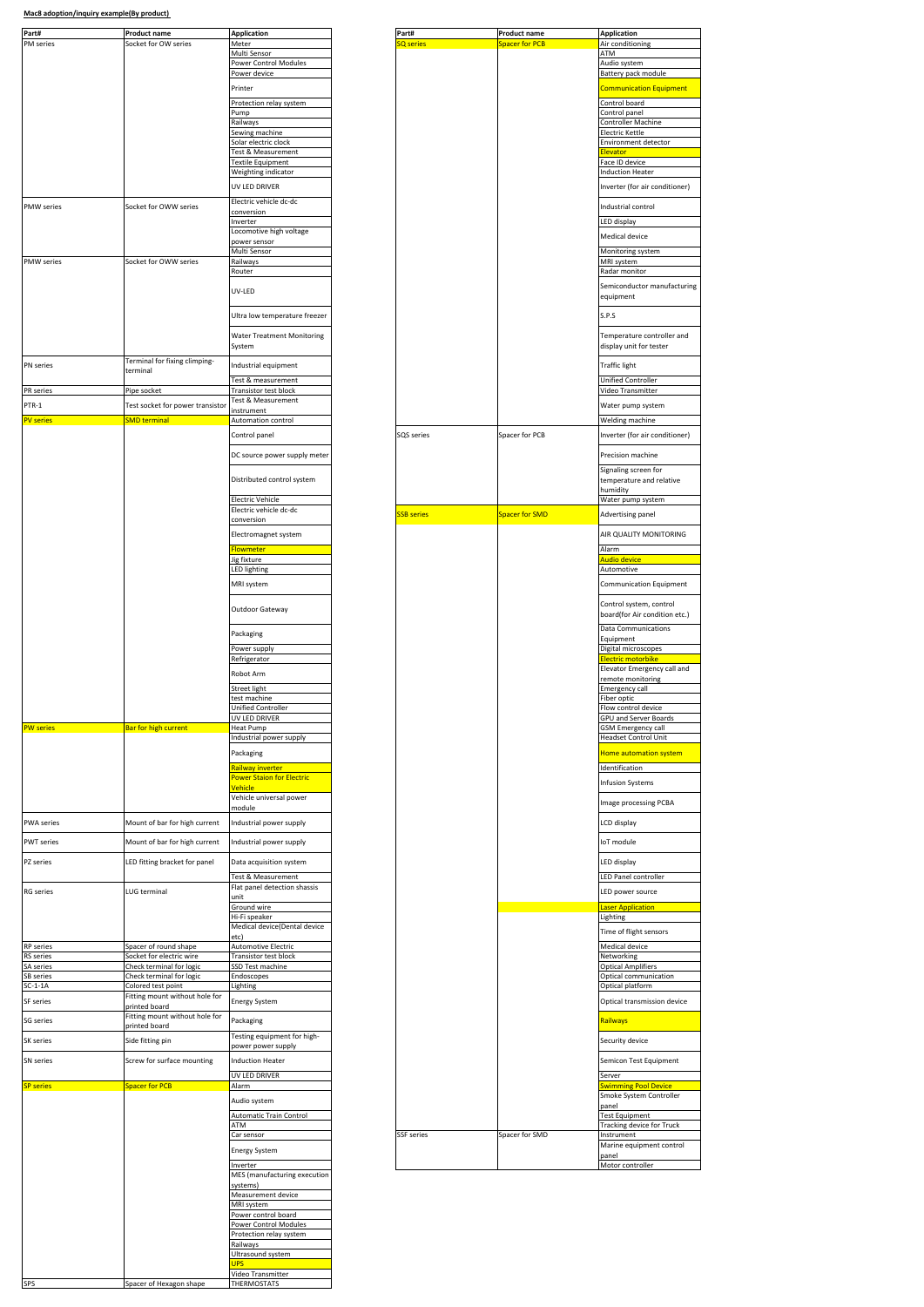| Product name<br><b>Application</b>                                                  |
|-------------------------------------------------------------------------------------|
| <b>ST series</b><br><b>Test point for logic circuits</b><br>Bonding machine         |
| Broadcast syster                                                                    |
| Burn in board<br>Control board                                                      |
| etecting instrument                                                                 |
| Dimmer circuit board<br>Electric vehicle dc-dc                                      |
| conversior                                                                          |
| Electronic scale                                                                    |
| Industrial Monitoring                                                               |
| nverte                                                                              |
| LED display                                                                         |
| Medical device                                                                      |
| Module for Control Panel Unit                                                       |
| PCBA                                                                                |
| Power supply                                                                        |
| Protection relay system<br>Robot arm                                                |
| Scope                                                                               |
| Solar Micro-inverters                                                               |
| Solar PV system                                                                     |
| Temperature controller and                                                          |
| display unit for tester                                                             |
| Tester module                                                                       |
| Testing equipment                                                                   |
|                                                                                     |
| Thin Client Terminal                                                                |
| Wire Bonder Machine                                                                 |
| SW series<br>Male spacer for SMD<br>Measurement Instrument                          |
| Medical equipment                                                                   |
| Mobile Top up<br>Ocean bottom processing                                            |
| For insertion / removal of two-<br>SY series<br>PCB board Evaluation<br>tiered type |
| <b>TH/THB/THC/THF series</b><br><b>Through Hole Tap</b><br>Air conditioning         |
| AIR QUALITY MONITORING                                                              |
|                                                                                     |
| Alarm                                                                               |
| Amplifier                                                                           |
| Anemometer                                                                          |
| Antenna                                                                             |
| <mark>Automation solutions</mark><br>Automation control                             |
| Automotive computer                                                                 |
| Avionics<br>AVG machine                                                             |
| Basset backplane PCBA<br><b>Battery charger</b>                                     |
| <b>Battery holder</b>                                                               |
| Battery pack                                                                        |
| <b>Beauty equipment</b>                                                             |
| Battery management system                                                           |
| Blood pressure monitor                                                              |
| <b>BMS</b> for electric car                                                         |
| Bonding machine for mobile<br>tablet & phone                                        |
| Book binding machine                                                                |
| <b>Breathing machine</b>                                                            |
| Cabin Electronics                                                                   |
| Car Battery Products                                                                |
| Car navigator                                                                       |
| Car watching device                                                                 |
| Card reader                                                                         |
| Cash resister                                                                       |
| Communication Equipment                                                             |
| Computer assisted local<br>analgesia                                                |
| Contorller for solar energy                                                         |
|                                                                                     |
| Control board                                                                       |
| Control panel for<br>Optomechanics                                                  |
| Cooling system                                                                      |
|                                                                                     |
| CT system                                                                           |
| Data Acquisition Systems                                                            |
| DC/DC converter for EV                                                              |
| DC Servo                                                                            |
| Defense equipment                                                                   |
| Detector<br>Digital control board                                                   |
| Display Carrier                                                                     |
| Display for taxi                                                                    |
| Distributed control system                                                          |
| DRONE                                                                               |
| E-bike                                                                              |
| Elastic Network Module                                                              |
| Electric motorcycle                                                                 |
|                                                                                     |
| Electric Vehicle                                                                    |
| Electronic controll for Gas<br>oven                                                 |
| Electronic power terminal                                                           |
| <b>Endoscopy Processor</b>                                                          |
| Energy system                                                                       |
| Entertainment machine                                                               |
| Erbium-Doped Fiber Amplifier<br>EDFA)                                               |
| Face recognition robot                                                              |
| Fiber optic infrastructures                                                         |
| Flow meter                                                                          |
| Focus controller<br>Fuel management system                                          |

| Garage door operators<br>Burn in board<br>Gas sensor<br>Golf rader<br><b>GPS</b> receiver<br>Dimmer circuit board<br>Hair removal laser<br>HD wireless video<br>conversion<br><b>Headset Protection System</b><br>Heater<br><b>Home Automation</b><br>Home entertainment system<br>remocon<br>Medical device<br><b>HUD unit</b><br>Module for Control Panel Unit<br>Human Machine Interface<br>PCBA<br>IC Test Load Board<br>IFE and Connectivity System<br>Industrial power unit<br><b>Industrial Measurement</b><br>Scope<br><b>Induction Heater</b><br>Server<br><b>Industrial Computer</b><br>Industrial control board<br>Solar Micro-inverters<br>Solar PV system<br>Industrial HMI<br>Temperature controller and<br>Industrial sensing equipment<br>display unit for tester<br>In-Flight Entertainment and<br>Tester module<br><b>Connectivity Solutions</b><br><b>Testing equipment</b><br><b>INFRA Field Monitoring System</b><br>Intelligent Power Unit (IPU)<br>Thin Client Terminal<br>Wire Bonder Machine<br>Intercom<br><b>Intertial Module</b><br>Inverter control board<br>Mobile Top up<br>aboratory equipment<br>aptop PowerBank<br>Laser application<br>Laser module<br>AIR QUALITY MONITORING<br>Laser projector<br>Light Electric Vehicles(LEV)<br>battery module<br>Amplifier<br>Lighting<br>Line Card PCBA<br>Anemometer<br>LED backlight control board<br><b>Automation solutions</b><br>LED controller<br><b>Automation control</b><br>LED display<br>Automotive computer<br>LED indicator<br>Avionics<br>LED lighting<br>AVG machine<br>LED power source<br>Basset backplane PCBA<br>LED TV<br><b>Battery charger</b><br>Machine vision cameras<br><b>Battery holder</b><br>Measurement device<br>Medical device(MRI<br>equipment)<br><b>Beauty equipment</b><br>Memory device<br>Battery management system<br>Microinverter<br>Blood pressure monitor<br>Microphone<br>Military<br>Bonding machine for mobile<br>Marine<br>Book binding machine<br>Mobile phone camera module<br><b>Rrea</b><br><b>Cabin Electronics</b><br>Module<br><b>Monitoring Device</b><br>Monitoring equipment for<br><b>Black Box, Marine</b><br>Monitor equipment for<br>medical<br>Motor driver<br>MRI system<br>Communication Equipment<br><b>Musical keyboard</b><br>Computer assisted local<br>Navigation device<br>analgesia<br>Contorller for solar energy<br>Networking<br>Network communication<br>system<br>Control panel for<br>Network solution<br>Cooling system<br>Office Conferencing Device<br>Oil & Gas Control Cabinets<br>CT system<br>One touch communication<br>Data Acquisition Systems<br>module<br><b>Optical Amplifiers</b><br>OPTICAL MODULE<br>Optical Tranceiver<br>Detector<br>Optical transmission device<br>Digital control board<br>Outdoor Gateway<br>Display Carrier<br>Ozon Generator<br>Display for taxi<br>Passives and electromechanics<br>Distributed control system<br><b>Patient Monitor</b><br>PCB<br>DRONE<br>E-bike<br>PCB for Battery<br>Pivital PCRA<br>Elastic Network Module<br>Power in network<br>Electric motorcycle<br>management<br>Electric Vehicle<br><b>Power Protection</b><br>Electronic controll for Gas<br>Power supply<br>oven<br>Electronic power terminal<br>Power system<br>Pressure sensor for<br>locomotive<br>Pump control unit<br>Radio Alarm<br>Raid card<br>(EDFA)<br>Railways<br>Remote Terminal Unit<br>Flow meter<br>Robot<br>Focus controller<br>Router | Bonding machine                               |
|--------------------------------------------------------------------------------------------------------------------------------------------------------------------------------------------------------------------------------------------------------------------------------------------------------------------------------------------------------------------------------------------------------------------------------------------------------------------------------------------------------------------------------------------------------------------------------------------------------------------------------------------------------------------------------------------------------------------------------------------------------------------------------------------------------------------------------------------------------------------------------------------------------------------------------------------------------------------------------------------------------------------------------------------------------------------------------------------------------------------------------------------------------------------------------------------------------------------------------------------------------------------------------------------------------------------------------------------------------------------------------------------------------------------------------------------------------------------------------------------------------------------------------------------------------------------------------------------------------------------------------------------------------------------------------------------------------------------------------------------------------------------------------------------------------------------------------------------------------------------------------------------------------------------------------------------------------------------------------------------------------------------------------------------------------------------------------------------------------------------------------------------------------------------------------------------------------------------------------------------------------------------------------------------------------------------------------------------------------------------------------------------------------------------------------------------------------------------------------------------------------------------------------------------------------------------------------------------------------------------------------------------------------------------------------------------------------------------------------------------------------------------------------------------------------------------------------------------------------------------------------------------------------------------------------------------------------------------------------------------------------------------------------------------------------------------------------------------------------------------------------------------------------------------------------------------------------------------------------------------------------------------------------------------------------------------------------------------------------------------------------------------------------------------------------------|-----------------------------------------------|
|                                                                                                                                                                                                                                                                                                                                                                                                                                                                                                                                                                                                                                                                                                                                                                                                                                                                                                                                                                                                                                                                                                                                                                                                                                                                                                                                                                                                                                                                                                                                                                                                                                                                                                                                                                                                                                                                                                                                                                                                                                                                                                                                                                                                                                                                                                                                                                                                                                                                                                                                                                                                                                                                                                                                                                                                                                                                                                                                                                                                                                                                                                                                                                                                                                                                                                                                                                                                                                      | Broadcast system                              |
|                                                                                                                                                                                                                                                                                                                                                                                                                                                                                                                                                                                                                                                                                                                                                                                                                                                                                                                                                                                                                                                                                                                                                                                                                                                                                                                                                                                                                                                                                                                                                                                                                                                                                                                                                                                                                                                                                                                                                                                                                                                                                                                                                                                                                                                                                                                                                                                                                                                                                                                                                                                                                                                                                                                                                                                                                                                                                                                                                                                                                                                                                                                                                                                                                                                                                                                                                                                                                                      | Control board                                 |
|                                                                                                                                                                                                                                                                                                                                                                                                                                                                                                                                                                                                                                                                                                                                                                                                                                                                                                                                                                                                                                                                                                                                                                                                                                                                                                                                                                                                                                                                                                                                                                                                                                                                                                                                                                                                                                                                                                                                                                                                                                                                                                                                                                                                                                                                                                                                                                                                                                                                                                                                                                                                                                                                                                                                                                                                                                                                                                                                                                                                                                                                                                                                                                                                                                                                                                                                                                                                                                      | <b>Detecting instrument</b>                   |
|                                                                                                                                                                                                                                                                                                                                                                                                                                                                                                                                                                                                                                                                                                                                                                                                                                                                                                                                                                                                                                                                                                                                                                                                                                                                                                                                                                                                                                                                                                                                                                                                                                                                                                                                                                                                                                                                                                                                                                                                                                                                                                                                                                                                                                                                                                                                                                                                                                                                                                                                                                                                                                                                                                                                                                                                                                                                                                                                                                                                                                                                                                                                                                                                                                                                                                                                                                                                                                      | Electric vehicle dc-dc                        |
|                                                                                                                                                                                                                                                                                                                                                                                                                                                                                                                                                                                                                                                                                                                                                                                                                                                                                                                                                                                                                                                                                                                                                                                                                                                                                                                                                                                                                                                                                                                                                                                                                                                                                                                                                                                                                                                                                                                                                                                                                                                                                                                                                                                                                                                                                                                                                                                                                                                                                                                                                                                                                                                                                                                                                                                                                                                                                                                                                                                                                                                                                                                                                                                                                                                                                                                                                                                                                                      | Electronic scale                              |
|                                                                                                                                                                                                                                                                                                                                                                                                                                                                                                                                                                                                                                                                                                                                                                                                                                                                                                                                                                                                                                                                                                                                                                                                                                                                                                                                                                                                                                                                                                                                                                                                                                                                                                                                                                                                                                                                                                                                                                                                                                                                                                                                                                                                                                                                                                                                                                                                                                                                                                                                                                                                                                                                                                                                                                                                                                                                                                                                                                                                                                                                                                                                                                                                                                                                                                                                                                                                                                      | <b>Industrial Monitoring</b>                  |
|                                                                                                                                                                                                                                                                                                                                                                                                                                                                                                                                                                                                                                                                                                                                                                                                                                                                                                                                                                                                                                                                                                                                                                                                                                                                                                                                                                                                                                                                                                                                                                                                                                                                                                                                                                                                                                                                                                                                                                                                                                                                                                                                                                                                                                                                                                                                                                                                                                                                                                                                                                                                                                                                                                                                                                                                                                                                                                                                                                                                                                                                                                                                                                                                                                                                                                                                                                                                                                      | Inverter                                      |
|                                                                                                                                                                                                                                                                                                                                                                                                                                                                                                                                                                                                                                                                                                                                                                                                                                                                                                                                                                                                                                                                                                                                                                                                                                                                                                                                                                                                                                                                                                                                                                                                                                                                                                                                                                                                                                                                                                                                                                                                                                                                                                                                                                                                                                                                                                                                                                                                                                                                                                                                                                                                                                                                                                                                                                                                                                                                                                                                                                                                                                                                                                                                                                                                                                                                                                                                                                                                                                      | LED display                                   |
|                                                                                                                                                                                                                                                                                                                                                                                                                                                                                                                                                                                                                                                                                                                                                                                                                                                                                                                                                                                                                                                                                                                                                                                                                                                                                                                                                                                                                                                                                                                                                                                                                                                                                                                                                                                                                                                                                                                                                                                                                                                                                                                                                                                                                                                                                                                                                                                                                                                                                                                                                                                                                                                                                                                                                                                                                                                                                                                                                                                                                                                                                                                                                                                                                                                                                                                                                                                                                                      |                                               |
|                                                                                                                                                                                                                                                                                                                                                                                                                                                                                                                                                                                                                                                                                                                                                                                                                                                                                                                                                                                                                                                                                                                                                                                                                                                                                                                                                                                                                                                                                                                                                                                                                                                                                                                                                                                                                                                                                                                                                                                                                                                                                                                                                                                                                                                                                                                                                                                                                                                                                                                                                                                                                                                                                                                                                                                                                                                                                                                                                                                                                                                                                                                                                                                                                                                                                                                                                                                                                                      |                                               |
|                                                                                                                                                                                                                                                                                                                                                                                                                                                                                                                                                                                                                                                                                                                                                                                                                                                                                                                                                                                                                                                                                                                                                                                                                                                                                                                                                                                                                                                                                                                                                                                                                                                                                                                                                                                                                                                                                                                                                                                                                                                                                                                                                                                                                                                                                                                                                                                                                                                                                                                                                                                                                                                                                                                                                                                                                                                                                                                                                                                                                                                                                                                                                                                                                                                                                                                                                                                                                                      | Power supply                                  |
|                                                                                                                                                                                                                                                                                                                                                                                                                                                                                                                                                                                                                                                                                                                                                                                                                                                                                                                                                                                                                                                                                                                                                                                                                                                                                                                                                                                                                                                                                                                                                                                                                                                                                                                                                                                                                                                                                                                                                                                                                                                                                                                                                                                                                                                                                                                                                                                                                                                                                                                                                                                                                                                                                                                                                                                                                                                                                                                                                                                                                                                                                                                                                                                                                                                                                                                                                                                                                                      | Protection relay system                       |
|                                                                                                                                                                                                                                                                                                                                                                                                                                                                                                                                                                                                                                                                                                                                                                                                                                                                                                                                                                                                                                                                                                                                                                                                                                                                                                                                                                                                                                                                                                                                                                                                                                                                                                                                                                                                                                                                                                                                                                                                                                                                                                                                                                                                                                                                                                                                                                                                                                                                                                                                                                                                                                                                                                                                                                                                                                                                                                                                                                                                                                                                                                                                                                                                                                                                                                                                                                                                                                      | Robot arm                                     |
|                                                                                                                                                                                                                                                                                                                                                                                                                                                                                                                                                                                                                                                                                                                                                                                                                                                                                                                                                                                                                                                                                                                                                                                                                                                                                                                                                                                                                                                                                                                                                                                                                                                                                                                                                                                                                                                                                                                                                                                                                                                                                                                                                                                                                                                                                                                                                                                                                                                                                                                                                                                                                                                                                                                                                                                                                                                                                                                                                                                                                                                                                                                                                                                                                                                                                                                                                                                                                                      |                                               |
|                                                                                                                                                                                                                                                                                                                                                                                                                                                                                                                                                                                                                                                                                                                                                                                                                                                                                                                                                                                                                                                                                                                                                                                                                                                                                                                                                                                                                                                                                                                                                                                                                                                                                                                                                                                                                                                                                                                                                                                                                                                                                                                                                                                                                                                                                                                                                                                                                                                                                                                                                                                                                                                                                                                                                                                                                                                                                                                                                                                                                                                                                                                                                                                                                                                                                                                                                                                                                                      |                                               |
|                                                                                                                                                                                                                                                                                                                                                                                                                                                                                                                                                                                                                                                                                                                                                                                                                                                                                                                                                                                                                                                                                                                                                                                                                                                                                                                                                                                                                                                                                                                                                                                                                                                                                                                                                                                                                                                                                                                                                                                                                                                                                                                                                                                                                                                                                                                                                                                                                                                                                                                                                                                                                                                                                                                                                                                                                                                                                                                                                                                                                                                                                                                                                                                                                                                                                                                                                                                                                                      |                                               |
|                                                                                                                                                                                                                                                                                                                                                                                                                                                                                                                                                                                                                                                                                                                                                                                                                                                                                                                                                                                                                                                                                                                                                                                                                                                                                                                                                                                                                                                                                                                                                                                                                                                                                                                                                                                                                                                                                                                                                                                                                                                                                                                                                                                                                                                                                                                                                                                                                                                                                                                                                                                                                                                                                                                                                                                                                                                                                                                                                                                                                                                                                                                                                                                                                                                                                                                                                                                                                                      |                                               |
|                                                                                                                                                                                                                                                                                                                                                                                                                                                                                                                                                                                                                                                                                                                                                                                                                                                                                                                                                                                                                                                                                                                                                                                                                                                                                                                                                                                                                                                                                                                                                                                                                                                                                                                                                                                                                                                                                                                                                                                                                                                                                                                                                                                                                                                                                                                                                                                                                                                                                                                                                                                                                                                                                                                                                                                                                                                                                                                                                                                                                                                                                                                                                                                                                                                                                                                                                                                                                                      |                                               |
|                                                                                                                                                                                                                                                                                                                                                                                                                                                                                                                                                                                                                                                                                                                                                                                                                                                                                                                                                                                                                                                                                                                                                                                                                                                                                                                                                                                                                                                                                                                                                                                                                                                                                                                                                                                                                                                                                                                                                                                                                                                                                                                                                                                                                                                                                                                                                                                                                                                                                                                                                                                                                                                                                                                                                                                                                                                                                                                                                                                                                                                                                                                                                                                                                                                                                                                                                                                                                                      |                                               |
|                                                                                                                                                                                                                                                                                                                                                                                                                                                                                                                                                                                                                                                                                                                                                                                                                                                                                                                                                                                                                                                                                                                                                                                                                                                                                                                                                                                                                                                                                                                                                                                                                                                                                                                                                                                                                                                                                                                                                                                                                                                                                                                                                                                                                                                                                                                                                                                                                                                                                                                                                                                                                                                                                                                                                                                                                                                                                                                                                                                                                                                                                                                                                                                                                                                                                                                                                                                                                                      |                                               |
|                                                                                                                                                                                                                                                                                                                                                                                                                                                                                                                                                                                                                                                                                                                                                                                                                                                                                                                                                                                                                                                                                                                                                                                                                                                                                                                                                                                                                                                                                                                                                                                                                                                                                                                                                                                                                                                                                                                                                                                                                                                                                                                                                                                                                                                                                                                                                                                                                                                                                                                                                                                                                                                                                                                                                                                                                                                                                                                                                                                                                                                                                                                                                                                                                                                                                                                                                                                                                                      | Measurement Instrument                        |
|                                                                                                                                                                                                                                                                                                                                                                                                                                                                                                                                                                                                                                                                                                                                                                                                                                                                                                                                                                                                                                                                                                                                                                                                                                                                                                                                                                                                                                                                                                                                                                                                                                                                                                                                                                                                                                                                                                                                                                                                                                                                                                                                                                                                                                                                                                                                                                                                                                                                                                                                                                                                                                                                                                                                                                                                                                                                                                                                                                                                                                                                                                                                                                                                                                                                                                                                                                                                                                      | Medical equipment                             |
|                                                                                                                                                                                                                                                                                                                                                                                                                                                                                                                                                                                                                                                                                                                                                                                                                                                                                                                                                                                                                                                                                                                                                                                                                                                                                                                                                                                                                                                                                                                                                                                                                                                                                                                                                                                                                                                                                                                                                                                                                                                                                                                                                                                                                                                                                                                                                                                                                                                                                                                                                                                                                                                                                                                                                                                                                                                                                                                                                                                                                                                                                                                                                                                                                                                                                                                                                                                                                                      | Ocean bottom processing                       |
|                                                                                                                                                                                                                                                                                                                                                                                                                                                                                                                                                                                                                                                                                                                                                                                                                                                                                                                                                                                                                                                                                                                                                                                                                                                                                                                                                                                                                                                                                                                                                                                                                                                                                                                                                                                                                                                                                                                                                                                                                                                                                                                                                                                                                                                                                                                                                                                                                                                                                                                                                                                                                                                                                                                                                                                                                                                                                                                                                                                                                                                                                                                                                                                                                                                                                                                                                                                                                                      | PCB board Evaluation                          |
|                                                                                                                                                                                                                                                                                                                                                                                                                                                                                                                                                                                                                                                                                                                                                                                                                                                                                                                                                                                                                                                                                                                                                                                                                                                                                                                                                                                                                                                                                                                                                                                                                                                                                                                                                                                                                                                                                                                                                                                                                                                                                                                                                                                                                                                                                                                                                                                                                                                                                                                                                                                                                                                                                                                                                                                                                                                                                                                                                                                                                                                                                                                                                                                                                                                                                                                                                                                                                                      | Air conditioning                              |
|                                                                                                                                                                                                                                                                                                                                                                                                                                                                                                                                                                                                                                                                                                                                                                                                                                                                                                                                                                                                                                                                                                                                                                                                                                                                                                                                                                                                                                                                                                                                                                                                                                                                                                                                                                                                                                                                                                                                                                                                                                                                                                                                                                                                                                                                                                                                                                                                                                                                                                                                                                                                                                                                                                                                                                                                                                                                                                                                                                                                                                                                                                                                                                                                                                                                                                                                                                                                                                      | Alarm                                         |
|                                                                                                                                                                                                                                                                                                                                                                                                                                                                                                                                                                                                                                                                                                                                                                                                                                                                                                                                                                                                                                                                                                                                                                                                                                                                                                                                                                                                                                                                                                                                                                                                                                                                                                                                                                                                                                                                                                                                                                                                                                                                                                                                                                                                                                                                                                                                                                                                                                                                                                                                                                                                                                                                                                                                                                                                                                                                                                                                                                                                                                                                                                                                                                                                                                                                                                                                                                                                                                      |                                               |
|                                                                                                                                                                                                                                                                                                                                                                                                                                                                                                                                                                                                                                                                                                                                                                                                                                                                                                                                                                                                                                                                                                                                                                                                                                                                                                                                                                                                                                                                                                                                                                                                                                                                                                                                                                                                                                                                                                                                                                                                                                                                                                                                                                                                                                                                                                                                                                                                                                                                                                                                                                                                                                                                                                                                                                                                                                                                                                                                                                                                                                                                                                                                                                                                                                                                                                                                                                                                                                      |                                               |
|                                                                                                                                                                                                                                                                                                                                                                                                                                                                                                                                                                                                                                                                                                                                                                                                                                                                                                                                                                                                                                                                                                                                                                                                                                                                                                                                                                                                                                                                                                                                                                                                                                                                                                                                                                                                                                                                                                                                                                                                                                                                                                                                                                                                                                                                                                                                                                                                                                                                                                                                                                                                                                                                                                                                                                                                                                                                                                                                                                                                                                                                                                                                                                                                                                                                                                                                                                                                                                      | Antenna                                       |
|                                                                                                                                                                                                                                                                                                                                                                                                                                                                                                                                                                                                                                                                                                                                                                                                                                                                                                                                                                                                                                                                                                                                                                                                                                                                                                                                                                                                                                                                                                                                                                                                                                                                                                                                                                                                                                                                                                                                                                                                                                                                                                                                                                                                                                                                                                                                                                                                                                                                                                                                                                                                                                                                                                                                                                                                                                                                                                                                                                                                                                                                                                                                                                                                                                                                                                                                                                                                                                      |                                               |
|                                                                                                                                                                                                                                                                                                                                                                                                                                                                                                                                                                                                                                                                                                                                                                                                                                                                                                                                                                                                                                                                                                                                                                                                                                                                                                                                                                                                                                                                                                                                                                                                                                                                                                                                                                                                                                                                                                                                                                                                                                                                                                                                                                                                                                                                                                                                                                                                                                                                                                                                                                                                                                                                                                                                                                                                                                                                                                                                                                                                                                                                                                                                                                                                                                                                                                                                                                                                                                      |                                               |
|                                                                                                                                                                                                                                                                                                                                                                                                                                                                                                                                                                                                                                                                                                                                                                                                                                                                                                                                                                                                                                                                                                                                                                                                                                                                                                                                                                                                                                                                                                                                                                                                                                                                                                                                                                                                                                                                                                                                                                                                                                                                                                                                                                                                                                                                                                                                                                                                                                                                                                                                                                                                                                                                                                                                                                                                                                                                                                                                                                                                                                                                                                                                                                                                                                                                                                                                                                                                                                      |                                               |
|                                                                                                                                                                                                                                                                                                                                                                                                                                                                                                                                                                                                                                                                                                                                                                                                                                                                                                                                                                                                                                                                                                                                                                                                                                                                                                                                                                                                                                                                                                                                                                                                                                                                                                                                                                                                                                                                                                                                                                                                                                                                                                                                                                                                                                                                                                                                                                                                                                                                                                                                                                                                                                                                                                                                                                                                                                                                                                                                                                                                                                                                                                                                                                                                                                                                                                                                                                                                                                      |                                               |
|                                                                                                                                                                                                                                                                                                                                                                                                                                                                                                                                                                                                                                                                                                                                                                                                                                                                                                                                                                                                                                                                                                                                                                                                                                                                                                                                                                                                                                                                                                                                                                                                                                                                                                                                                                                                                                                                                                                                                                                                                                                                                                                                                                                                                                                                                                                                                                                                                                                                                                                                                                                                                                                                                                                                                                                                                                                                                                                                                                                                                                                                                                                                                                                                                                                                                                                                                                                                                                      |                                               |
|                                                                                                                                                                                                                                                                                                                                                                                                                                                                                                                                                                                                                                                                                                                                                                                                                                                                                                                                                                                                                                                                                                                                                                                                                                                                                                                                                                                                                                                                                                                                                                                                                                                                                                                                                                                                                                                                                                                                                                                                                                                                                                                                                                                                                                                                                                                                                                                                                                                                                                                                                                                                                                                                                                                                                                                                                                                                                                                                                                                                                                                                                                                                                                                                                                                                                                                                                                                                                                      | <b>Battery pack</b>                           |
|                                                                                                                                                                                                                                                                                                                                                                                                                                                                                                                                                                                                                                                                                                                                                                                                                                                                                                                                                                                                                                                                                                                                                                                                                                                                                                                                                                                                                                                                                                                                                                                                                                                                                                                                                                                                                                                                                                                                                                                                                                                                                                                                                                                                                                                                                                                                                                                                                                                                                                                                                                                                                                                                                                                                                                                                                                                                                                                                                                                                                                                                                                                                                                                                                                                                                                                                                                                                                                      |                                               |
|                                                                                                                                                                                                                                                                                                                                                                                                                                                                                                                                                                                                                                                                                                                                                                                                                                                                                                                                                                                                                                                                                                                                                                                                                                                                                                                                                                                                                                                                                                                                                                                                                                                                                                                                                                                                                                                                                                                                                                                                                                                                                                                                                                                                                                                                                                                                                                                                                                                                                                                                                                                                                                                                                                                                                                                                                                                                                                                                                                                                                                                                                                                                                                                                                                                                                                                                                                                                                                      |                                               |
|                                                                                                                                                                                                                                                                                                                                                                                                                                                                                                                                                                                                                                                                                                                                                                                                                                                                                                                                                                                                                                                                                                                                                                                                                                                                                                                                                                                                                                                                                                                                                                                                                                                                                                                                                                                                                                                                                                                                                                                                                                                                                                                                                                                                                                                                                                                                                                                                                                                                                                                                                                                                                                                                                                                                                                                                                                                                                                                                                                                                                                                                                                                                                                                                                                                                                                                                                                                                                                      | BMS for electric car                          |
|                                                                                                                                                                                                                                                                                                                                                                                                                                                                                                                                                                                                                                                                                                                                                                                                                                                                                                                                                                                                                                                                                                                                                                                                                                                                                                                                                                                                                                                                                                                                                                                                                                                                                                                                                                                                                                                                                                                                                                                                                                                                                                                                                                                                                                                                                                                                                                                                                                                                                                                                                                                                                                                                                                                                                                                                                                                                                                                                                                                                                                                                                                                                                                                                                                                                                                                                                                                                                                      | tablet & phone                                |
|                                                                                                                                                                                                                                                                                                                                                                                                                                                                                                                                                                                                                                                                                                                                                                                                                                                                                                                                                                                                                                                                                                                                                                                                                                                                                                                                                                                                                                                                                                                                                                                                                                                                                                                                                                                                                                                                                                                                                                                                                                                                                                                                                                                                                                                                                                                                                                                                                                                                                                                                                                                                                                                                                                                                                                                                                                                                                                                                                                                                                                                                                                                                                                                                                                                                                                                                                                                                                                      |                                               |
|                                                                                                                                                                                                                                                                                                                                                                                                                                                                                                                                                                                                                                                                                                                                                                                                                                                                                                                                                                                                                                                                                                                                                                                                                                                                                                                                                                                                                                                                                                                                                                                                                                                                                                                                                                                                                                                                                                                                                                                                                                                                                                                                                                                                                                                                                                                                                                                                                                                                                                                                                                                                                                                                                                                                                                                                                                                                                                                                                                                                                                                                                                                                                                                                                                                                                                                                                                                                                                      |                                               |
|                                                                                                                                                                                                                                                                                                                                                                                                                                                                                                                                                                                                                                                                                                                                                                                                                                                                                                                                                                                                                                                                                                                                                                                                                                                                                                                                                                                                                                                                                                                                                                                                                                                                                                                                                                                                                                                                                                                                                                                                                                                                                                                                                                                                                                                                                                                                                                                                                                                                                                                                                                                                                                                                                                                                                                                                                                                                                                                                                                                                                                                                                                                                                                                                                                                                                                                                                                                                                                      | Car Battery Products                          |
|                                                                                                                                                                                                                                                                                                                                                                                                                                                                                                                                                                                                                                                                                                                                                                                                                                                                                                                                                                                                                                                                                                                                                                                                                                                                                                                                                                                                                                                                                                                                                                                                                                                                                                                                                                                                                                                                                                                                                                                                                                                                                                                                                                                                                                                                                                                                                                                                                                                                                                                                                                                                                                                                                                                                                                                                                                                                                                                                                                                                                                                                                                                                                                                                                                                                                                                                                                                                                                      | Car navigator                                 |
|                                                                                                                                                                                                                                                                                                                                                                                                                                                                                                                                                                                                                                                                                                                                                                                                                                                                                                                                                                                                                                                                                                                                                                                                                                                                                                                                                                                                                                                                                                                                                                                                                                                                                                                                                                                                                                                                                                                                                                                                                                                                                                                                                                                                                                                                                                                                                                                                                                                                                                                                                                                                                                                                                                                                                                                                                                                                                                                                                                                                                                                                                                                                                                                                                                                                                                                                                                                                                                      | Car watching device                           |
|                                                                                                                                                                                                                                                                                                                                                                                                                                                                                                                                                                                                                                                                                                                                                                                                                                                                                                                                                                                                                                                                                                                                                                                                                                                                                                                                                                                                                                                                                                                                                                                                                                                                                                                                                                                                                                                                                                                                                                                                                                                                                                                                                                                                                                                                                                                                                                                                                                                                                                                                                                                                                                                                                                                                                                                                                                                                                                                                                                                                                                                                                                                                                                                                                                                                                                                                                                                                                                      | Card reader                                   |
|                                                                                                                                                                                                                                                                                                                                                                                                                                                                                                                                                                                                                                                                                                                                                                                                                                                                                                                                                                                                                                                                                                                                                                                                                                                                                                                                                                                                                                                                                                                                                                                                                                                                                                                                                                                                                                                                                                                                                                                                                                                                                                                                                                                                                                                                                                                                                                                                                                                                                                                                                                                                                                                                                                                                                                                                                                                                                                                                                                                                                                                                                                                                                                                                                                                                                                                                                                                                                                      | Cash resister                                 |
|                                                                                                                                                                                                                                                                                                                                                                                                                                                                                                                                                                                                                                                                                                                                                                                                                                                                                                                                                                                                                                                                                                                                                                                                                                                                                                                                                                                                                                                                                                                                                                                                                                                                                                                                                                                                                                                                                                                                                                                                                                                                                                                                                                                                                                                                                                                                                                                                                                                                                                                                                                                                                                                                                                                                                                                                                                                                                                                                                                                                                                                                                                                                                                                                                                                                                                                                                                                                                                      |                                               |
|                                                                                                                                                                                                                                                                                                                                                                                                                                                                                                                                                                                                                                                                                                                                                                                                                                                                                                                                                                                                                                                                                                                                                                                                                                                                                                                                                                                                                                                                                                                                                                                                                                                                                                                                                                                                                                                                                                                                                                                                                                                                                                                                                                                                                                                                                                                                                                                                                                                                                                                                                                                                                                                                                                                                                                                                                                                                                                                                                                                                                                                                                                                                                                                                                                                                                                                                                                                                                                      |                                               |
|                                                                                                                                                                                                                                                                                                                                                                                                                                                                                                                                                                                                                                                                                                                                                                                                                                                                                                                                                                                                                                                                                                                                                                                                                                                                                                                                                                                                                                                                                                                                                                                                                                                                                                                                                                                                                                                                                                                                                                                                                                                                                                                                                                                                                                                                                                                                                                                                                                                                                                                                                                                                                                                                                                                                                                                                                                                                                                                                                                                                                                                                                                                                                                                                                                                                                                                                                                                                                                      |                                               |
|                                                                                                                                                                                                                                                                                                                                                                                                                                                                                                                                                                                                                                                                                                                                                                                                                                                                                                                                                                                                                                                                                                                                                                                                                                                                                                                                                                                                                                                                                                                                                                                                                                                                                                                                                                                                                                                                                                                                                                                                                                                                                                                                                                                                                                                                                                                                                                                                                                                                                                                                                                                                                                                                                                                                                                                                                                                                                                                                                                                                                                                                                                                                                                                                                                                                                                                                                                                                                                      | Control board                                 |
|                                                                                                                                                                                                                                                                                                                                                                                                                                                                                                                                                                                                                                                                                                                                                                                                                                                                                                                                                                                                                                                                                                                                                                                                                                                                                                                                                                                                                                                                                                                                                                                                                                                                                                                                                                                                                                                                                                                                                                                                                                                                                                                                                                                                                                                                                                                                                                                                                                                                                                                                                                                                                                                                                                                                                                                                                                                                                                                                                                                                                                                                                                                                                                                                                                                                                                                                                                                                                                      |                                               |
|                                                                                                                                                                                                                                                                                                                                                                                                                                                                                                                                                                                                                                                                                                                                                                                                                                                                                                                                                                                                                                                                                                                                                                                                                                                                                                                                                                                                                                                                                                                                                                                                                                                                                                                                                                                                                                                                                                                                                                                                                                                                                                                                                                                                                                                                                                                                                                                                                                                                                                                                                                                                                                                                                                                                                                                                                                                                                                                                                                                                                                                                                                                                                                                                                                                                                                                                                                                                                                      | Optomechanics                                 |
|                                                                                                                                                                                                                                                                                                                                                                                                                                                                                                                                                                                                                                                                                                                                                                                                                                                                                                                                                                                                                                                                                                                                                                                                                                                                                                                                                                                                                                                                                                                                                                                                                                                                                                                                                                                                                                                                                                                                                                                                                                                                                                                                                                                                                                                                                                                                                                                                                                                                                                                                                                                                                                                                                                                                                                                                                                                                                                                                                                                                                                                                                                                                                                                                                                                                                                                                                                                                                                      |                                               |
|                                                                                                                                                                                                                                                                                                                                                                                                                                                                                                                                                                                                                                                                                                                                                                                                                                                                                                                                                                                                                                                                                                                                                                                                                                                                                                                                                                                                                                                                                                                                                                                                                                                                                                                                                                                                                                                                                                                                                                                                                                                                                                                                                                                                                                                                                                                                                                                                                                                                                                                                                                                                                                                                                                                                                                                                                                                                                                                                                                                                                                                                                                                                                                                                                                                                                                                                                                                                                                      |                                               |
|                                                                                                                                                                                                                                                                                                                                                                                                                                                                                                                                                                                                                                                                                                                                                                                                                                                                                                                                                                                                                                                                                                                                                                                                                                                                                                                                                                                                                                                                                                                                                                                                                                                                                                                                                                                                                                                                                                                                                                                                                                                                                                                                                                                                                                                                                                                                                                                                                                                                                                                                                                                                                                                                                                                                                                                                                                                                                                                                                                                                                                                                                                                                                                                                                                                                                                                                                                                                                                      |                                               |
|                                                                                                                                                                                                                                                                                                                                                                                                                                                                                                                                                                                                                                                                                                                                                                                                                                                                                                                                                                                                                                                                                                                                                                                                                                                                                                                                                                                                                                                                                                                                                                                                                                                                                                                                                                                                                                                                                                                                                                                                                                                                                                                                                                                                                                                                                                                                                                                                                                                                                                                                                                                                                                                                                                                                                                                                                                                                                                                                                                                                                                                                                                                                                                                                                                                                                                                                                                                                                                      | DC/DC converter for EV<br>DC Servo            |
|                                                                                                                                                                                                                                                                                                                                                                                                                                                                                                                                                                                                                                                                                                                                                                                                                                                                                                                                                                                                                                                                                                                                                                                                                                                                                                                                                                                                                                                                                                                                                                                                                                                                                                                                                                                                                                                                                                                                                                                                                                                                                                                                                                                                                                                                                                                                                                                                                                                                                                                                                                                                                                                                                                                                                                                                                                                                                                                                                                                                                                                                                                                                                                                                                                                                                                                                                                                                                                      | Defense equipment                             |
|                                                                                                                                                                                                                                                                                                                                                                                                                                                                                                                                                                                                                                                                                                                                                                                                                                                                                                                                                                                                                                                                                                                                                                                                                                                                                                                                                                                                                                                                                                                                                                                                                                                                                                                                                                                                                                                                                                                                                                                                                                                                                                                                                                                                                                                                                                                                                                                                                                                                                                                                                                                                                                                                                                                                                                                                                                                                                                                                                                                                                                                                                                                                                                                                                                                                                                                                                                                                                                      |                                               |
|                                                                                                                                                                                                                                                                                                                                                                                                                                                                                                                                                                                                                                                                                                                                                                                                                                                                                                                                                                                                                                                                                                                                                                                                                                                                                                                                                                                                                                                                                                                                                                                                                                                                                                                                                                                                                                                                                                                                                                                                                                                                                                                                                                                                                                                                                                                                                                                                                                                                                                                                                                                                                                                                                                                                                                                                                                                                                                                                                                                                                                                                                                                                                                                                                                                                                                                                                                                                                                      |                                               |
|                                                                                                                                                                                                                                                                                                                                                                                                                                                                                                                                                                                                                                                                                                                                                                                                                                                                                                                                                                                                                                                                                                                                                                                                                                                                                                                                                                                                                                                                                                                                                                                                                                                                                                                                                                                                                                                                                                                                                                                                                                                                                                                                                                                                                                                                                                                                                                                                                                                                                                                                                                                                                                                                                                                                                                                                                                                                                                                                                                                                                                                                                                                                                                                                                                                                                                                                                                                                                                      |                                               |
|                                                                                                                                                                                                                                                                                                                                                                                                                                                                                                                                                                                                                                                                                                                                                                                                                                                                                                                                                                                                                                                                                                                                                                                                                                                                                                                                                                                                                                                                                                                                                                                                                                                                                                                                                                                                                                                                                                                                                                                                                                                                                                                                                                                                                                                                                                                                                                                                                                                                                                                                                                                                                                                                                                                                                                                                                                                                                                                                                                                                                                                                                                                                                                                                                                                                                                                                                                                                                                      |                                               |
|                                                                                                                                                                                                                                                                                                                                                                                                                                                                                                                                                                                                                                                                                                                                                                                                                                                                                                                                                                                                                                                                                                                                                                                                                                                                                                                                                                                                                                                                                                                                                                                                                                                                                                                                                                                                                                                                                                                                                                                                                                                                                                                                                                                                                                                                                                                                                                                                                                                                                                                                                                                                                                                                                                                                                                                                                                                                                                                                                                                                                                                                                                                                                                                                                                                                                                                                                                                                                                      |                                               |
|                                                                                                                                                                                                                                                                                                                                                                                                                                                                                                                                                                                                                                                                                                                                                                                                                                                                                                                                                                                                                                                                                                                                                                                                                                                                                                                                                                                                                                                                                                                                                                                                                                                                                                                                                                                                                                                                                                                                                                                                                                                                                                                                                                                                                                                                                                                                                                                                                                                                                                                                                                                                                                                                                                                                                                                                                                                                                                                                                                                                                                                                                                                                                                                                                                                                                                                                                                                                                                      |                                               |
|                                                                                                                                                                                                                                                                                                                                                                                                                                                                                                                                                                                                                                                                                                                                                                                                                                                                                                                                                                                                                                                                                                                                                                                                                                                                                                                                                                                                                                                                                                                                                                                                                                                                                                                                                                                                                                                                                                                                                                                                                                                                                                                                                                                                                                                                                                                                                                                                                                                                                                                                                                                                                                                                                                                                                                                                                                                                                                                                                                                                                                                                                                                                                                                                                                                                                                                                                                                                                                      |                                               |
|                                                                                                                                                                                                                                                                                                                                                                                                                                                                                                                                                                                                                                                                                                                                                                                                                                                                                                                                                                                                                                                                                                                                                                                                                                                                                                                                                                                                                                                                                                                                                                                                                                                                                                                                                                                                                                                                                                                                                                                                                                                                                                                                                                                                                                                                                                                                                                                                                                                                                                                                                                                                                                                                                                                                                                                                                                                                                                                                                                                                                                                                                                                                                                                                                                                                                                                                                                                                                                      |                                               |
|                                                                                                                                                                                                                                                                                                                                                                                                                                                                                                                                                                                                                                                                                                                                                                                                                                                                                                                                                                                                                                                                                                                                                                                                                                                                                                                                                                                                                                                                                                                                                                                                                                                                                                                                                                                                                                                                                                                                                                                                                                                                                                                                                                                                                                                                                                                                                                                                                                                                                                                                                                                                                                                                                                                                                                                                                                                                                                                                                                                                                                                                                                                                                                                                                                                                                                                                                                                                                                      |                                               |
|                                                                                                                                                                                                                                                                                                                                                                                                                                                                                                                                                                                                                                                                                                                                                                                                                                                                                                                                                                                                                                                                                                                                                                                                                                                                                                                                                                                                                                                                                                                                                                                                                                                                                                                                                                                                                                                                                                                                                                                                                                                                                                                                                                                                                                                                                                                                                                                                                                                                                                                                                                                                                                                                                                                                                                                                                                                                                                                                                                                                                                                                                                                                                                                                                                                                                                                                                                                                                                      |                                               |
|                                                                                                                                                                                                                                                                                                                                                                                                                                                                                                                                                                                                                                                                                                                                                                                                                                                                                                                                                                                                                                                                                                                                                                                                                                                                                                                                                                                                                                                                                                                                                                                                                                                                                                                                                                                                                                                                                                                                                                                                                                                                                                                                                                                                                                                                                                                                                                                                                                                                                                                                                                                                                                                                                                                                                                                                                                                                                                                                                                                                                                                                                                                                                                                                                                                                                                                                                                                                                                      |                                               |
|                                                                                                                                                                                                                                                                                                                                                                                                                                                                                                                                                                                                                                                                                                                                                                                                                                                                                                                                                                                                                                                                                                                                                                                                                                                                                                                                                                                                                                                                                                                                                                                                                                                                                                                                                                                                                                                                                                                                                                                                                                                                                                                                                                                                                                                                                                                                                                                                                                                                                                                                                                                                                                                                                                                                                                                                                                                                                                                                                                                                                                                                                                                                                                                                                                                                                                                                                                                                                                      | <b>Endoscopy Processor</b>                    |
|                                                                                                                                                                                                                                                                                                                                                                                                                                                                                                                                                                                                                                                                                                                                                                                                                                                                                                                                                                                                                                                                                                                                                                                                                                                                                                                                                                                                                                                                                                                                                                                                                                                                                                                                                                                                                                                                                                                                                                                                                                                                                                                                                                                                                                                                                                                                                                                                                                                                                                                                                                                                                                                                                                                                                                                                                                                                                                                                                                                                                                                                                                                                                                                                                                                                                                                                                                                                                                      | <b>Energy system</b><br>Entertainment machine |
|                                                                                                                                                                                                                                                                                                                                                                                                                                                                                                                                                                                                                                                                                                                                                                                                                                                                                                                                                                                                                                                                                                                                                                                                                                                                                                                                                                                                                                                                                                                                                                                                                                                                                                                                                                                                                                                                                                                                                                                                                                                                                                                                                                                                                                                                                                                                                                                                                                                                                                                                                                                                                                                                                                                                                                                                                                                                                                                                                                                                                                                                                                                                                                                                                                                                                                                                                                                                                                      | Erbium-Doped Fiber Amplifier                  |
|                                                                                                                                                                                                                                                                                                                                                                                                                                                                                                                                                                                                                                                                                                                                                                                                                                                                                                                                                                                                                                                                                                                                                                                                                                                                                                                                                                                                                                                                                                                                                                                                                                                                                                                                                                                                                                                                                                                                                                                                                                                                                                                                                                                                                                                                                                                                                                                                                                                                                                                                                                                                                                                                                                                                                                                                                                                                                                                                                                                                                                                                                                                                                                                                                                                                                                                                                                                                                                      | Face recognition robot                        |
|                                                                                                                                                                                                                                                                                                                                                                                                                                                                                                                                                                                                                                                                                                                                                                                                                                                                                                                                                                                                                                                                                                                                                                                                                                                                                                                                                                                                                                                                                                                                                                                                                                                                                                                                                                                                                                                                                                                                                                                                                                                                                                                                                                                                                                                                                                                                                                                                                                                                                                                                                                                                                                                                                                                                                                                                                                                                                                                                                                                                                                                                                                                                                                                                                                                                                                                                                                                                                                      | Fiber optic infrastructures                   |
|                                                                                                                                                                                                                                                                                                                                                                                                                                                                                                                                                                                                                                                                                                                                                                                                                                                                                                                                                                                                                                                                                                                                                                                                                                                                                                                                                                                                                                                                                                                                                                                                                                                                                                                                                                                                                                                                                                                                                                                                                                                                                                                                                                                                                                                                                                                                                                                                                                                                                                                                                                                                                                                                                                                                                                                                                                                                                                                                                                                                                                                                                                                                                                                                                                                                                                                                                                                                                                      |                                               |
|                                                                                                                                                                                                                                                                                                                                                                                                                                                                                                                                                                                                                                                                                                                                                                                                                                                                                                                                                                                                                                                                                                                                                                                                                                                                                                                                                                                                                                                                                                                                                                                                                                                                                                                                                                                                                                                                                                                                                                                                                                                                                                                                                                                                                                                                                                                                                                                                                                                                                                                                                                                                                                                                                                                                                                                                                                                                                                                                                                                                                                                                                                                                                                                                                                                                                                                                                                                                                                      | Fuel management system                        |